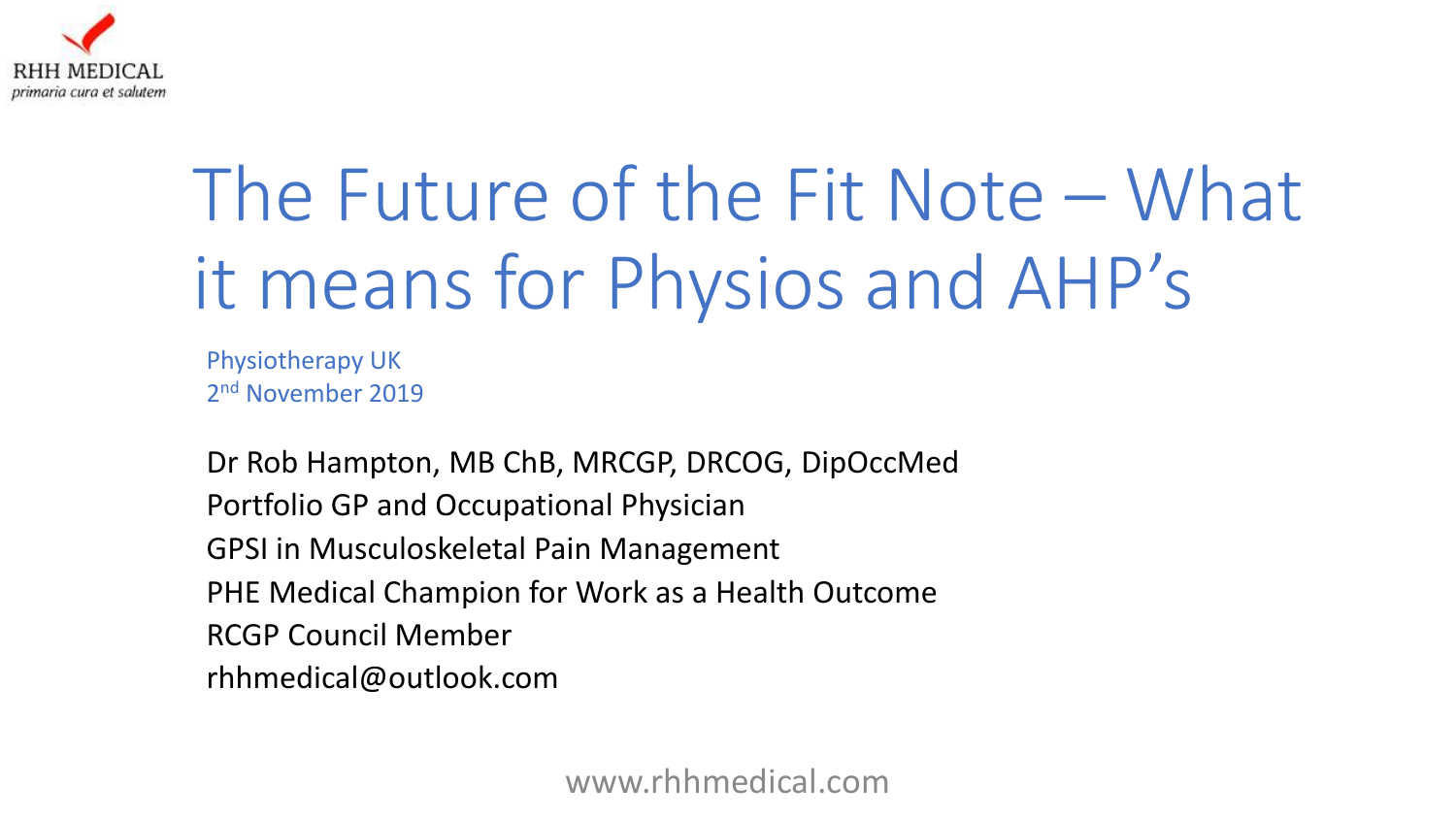

### Declaration of interests and disclaimer

- Clinical Director, RHH Medical Ltd (08026263)
- Fit note design DWP Clinical forum
- Ingeus Clinical Advisory Group
- Public Health England Medical Champion for Health & Work (parttime salaried role)

This presentation based on experience and personal perspective only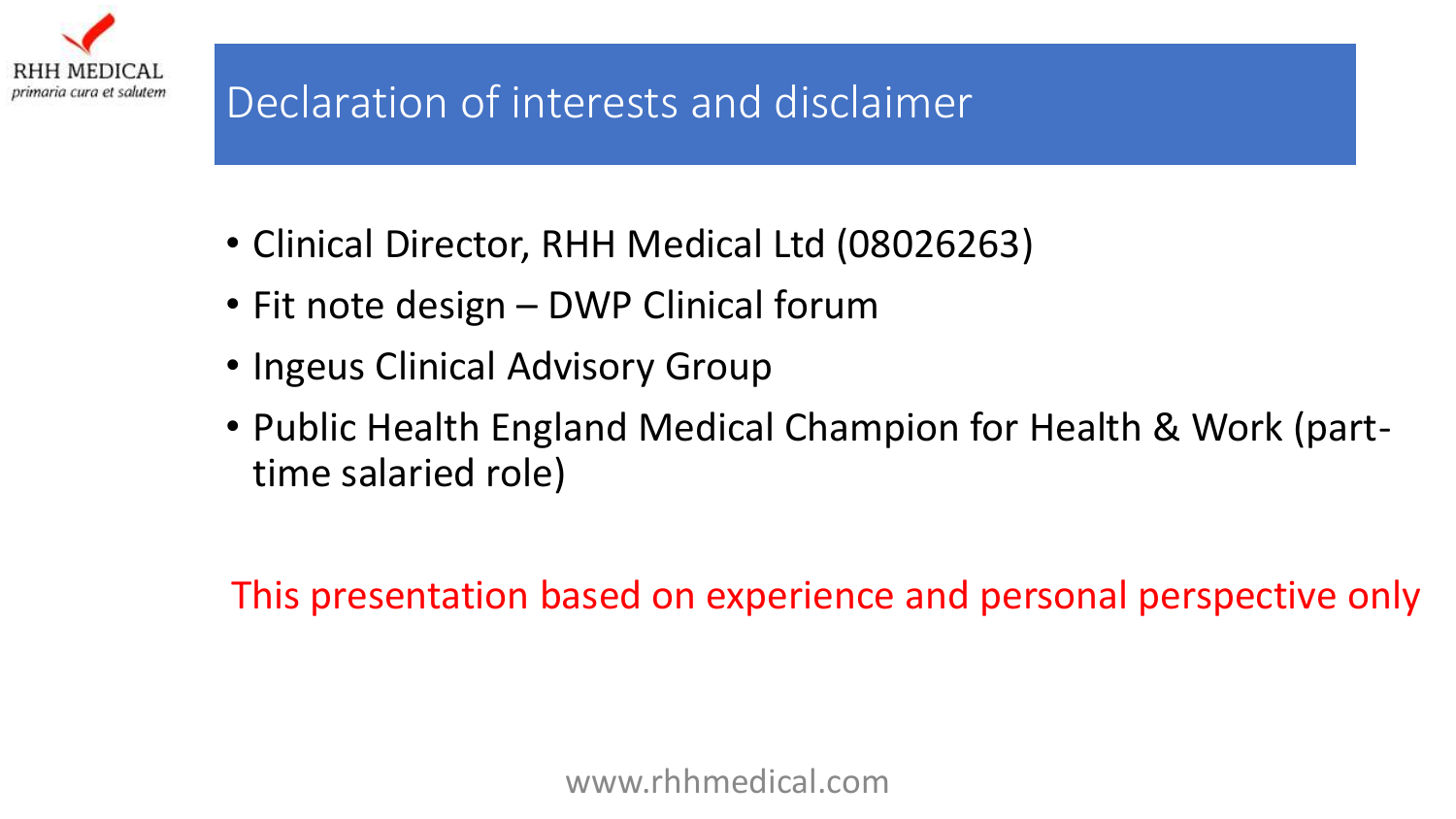

# Number of fit notes issued by GPs<br>rises by almost 9% in two years

5 August 2019 | By Anviksha Patel

### 'misleading' GPs about issuing fit notes e is

17 July 2019 | By Anviksha Patel

#### $1$ 4 $1$ V $1$ V $1$

9 February 2018 | By Elisabeth Mahase, Julia Gregory

## GPs vote that sick notes are 'a waste of time'

21 March 2017 | By Michelle Madsen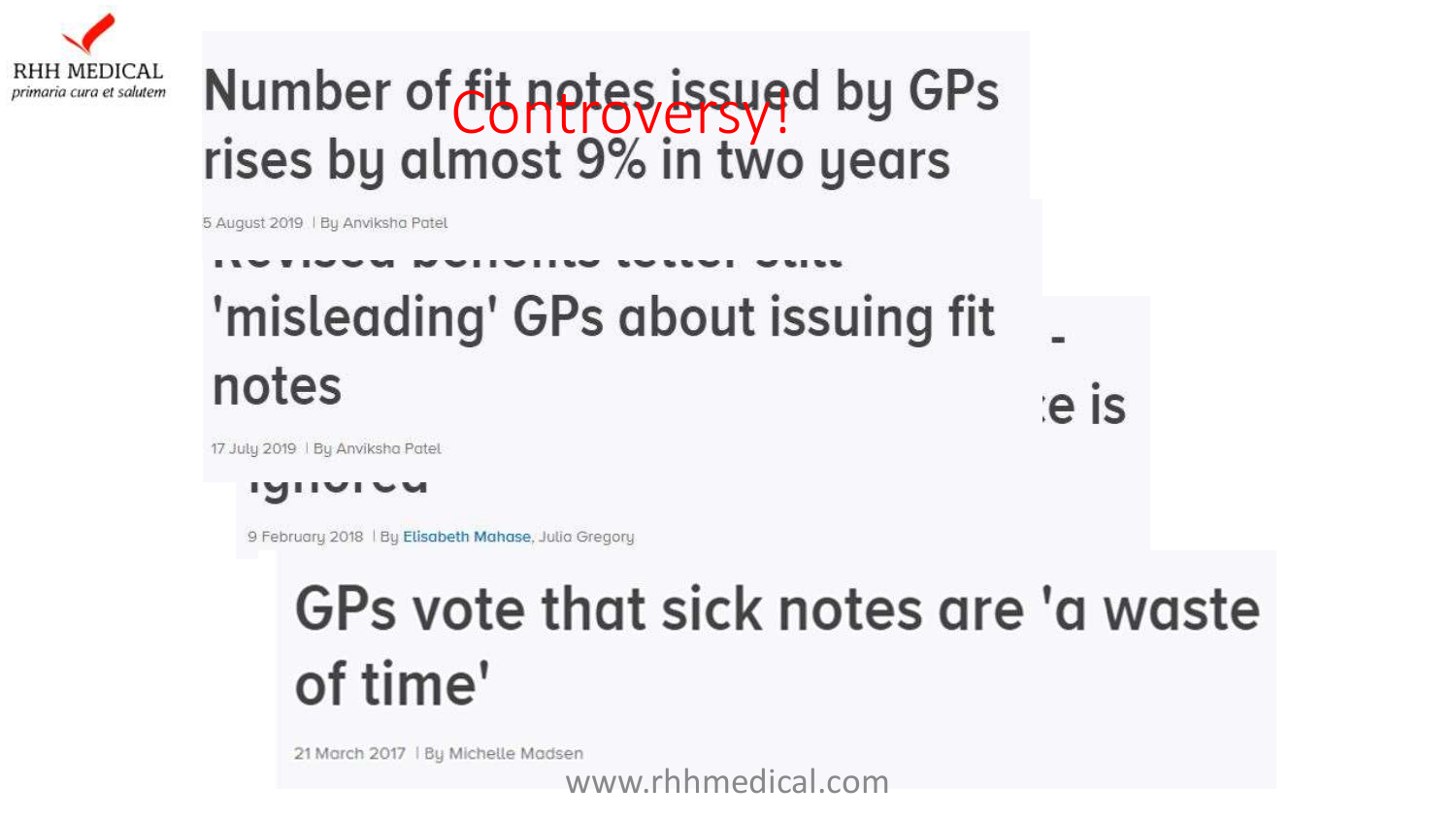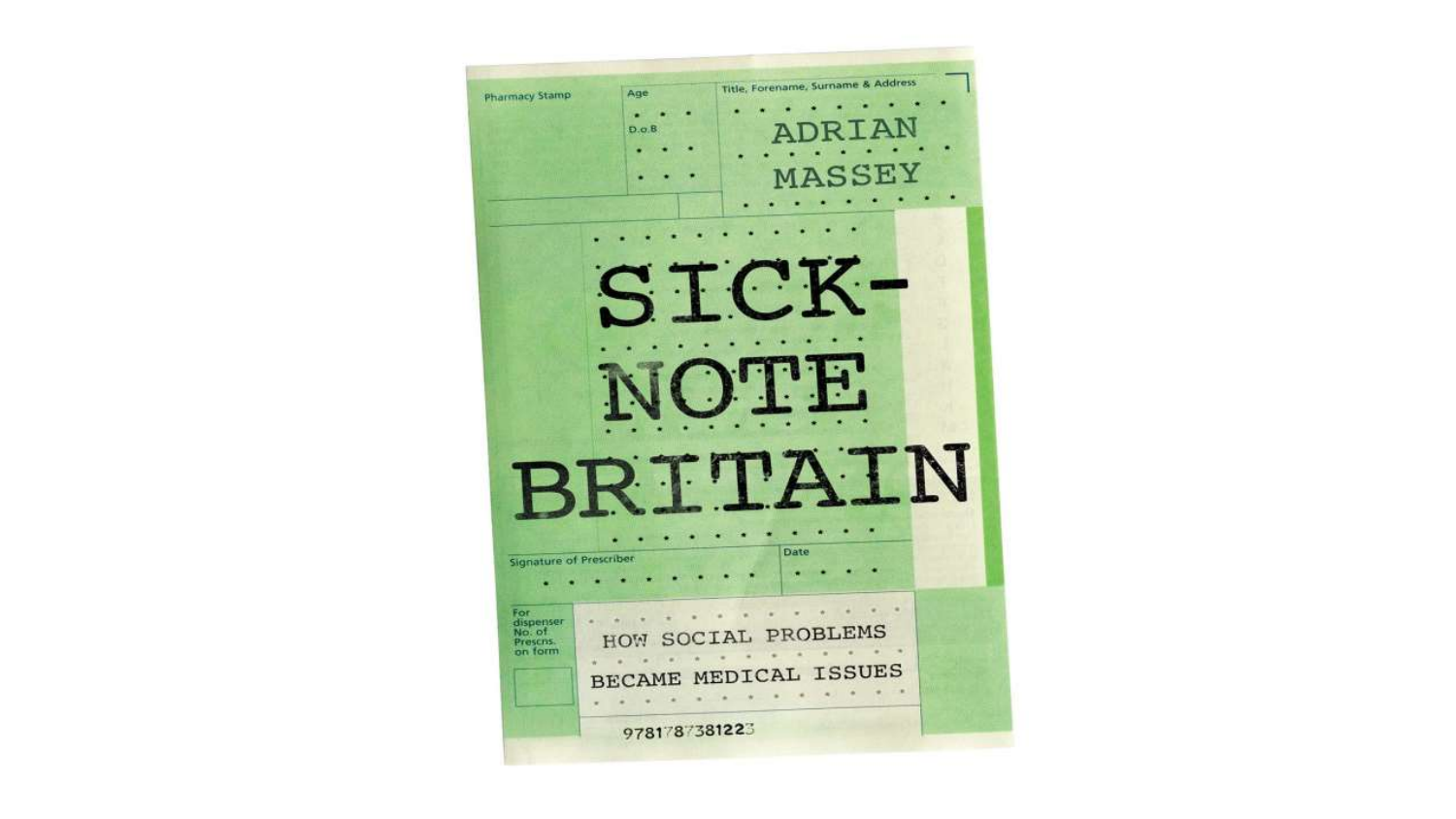

### Format for next 15 minutes

- History, facts and figures
- GPs and fit notes
- Resources, Hints & tips
- AHP Wealth & Work Report in primary care
- Fit notes and the future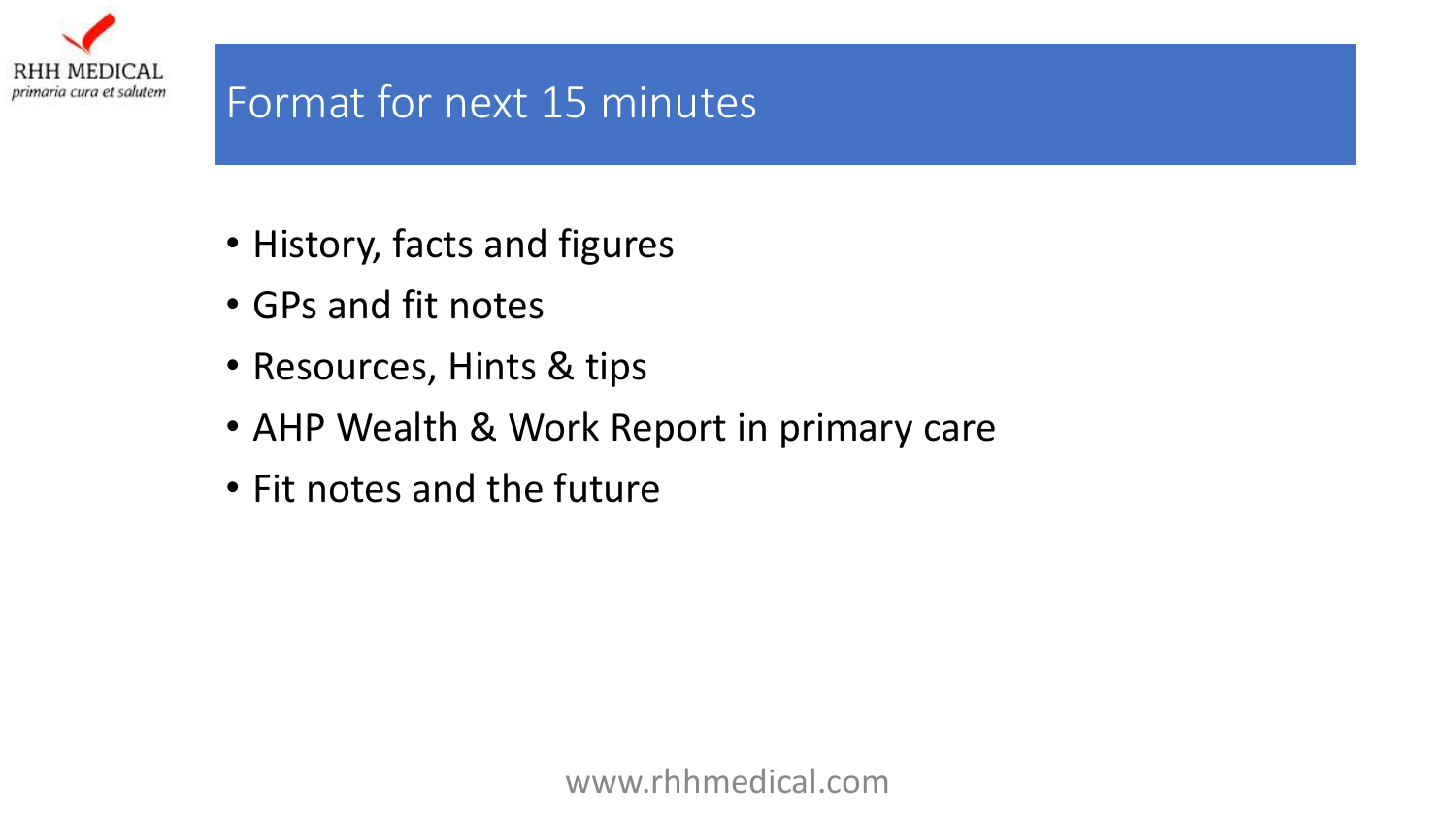

## Sick notes

- 1911 National Insurance Act
- Familiar concerns
- Med 3,4,5?
- GPs from 1946

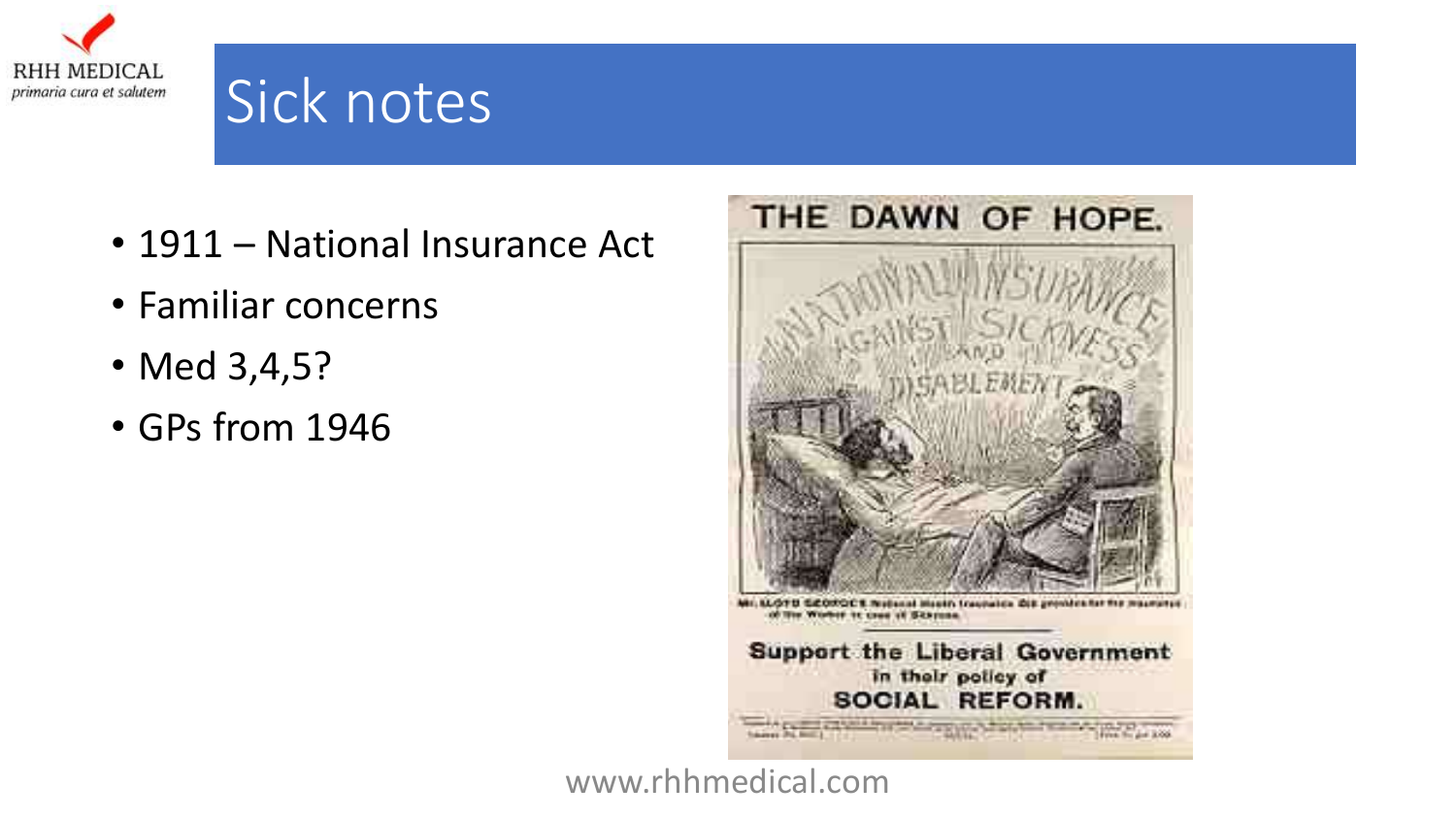

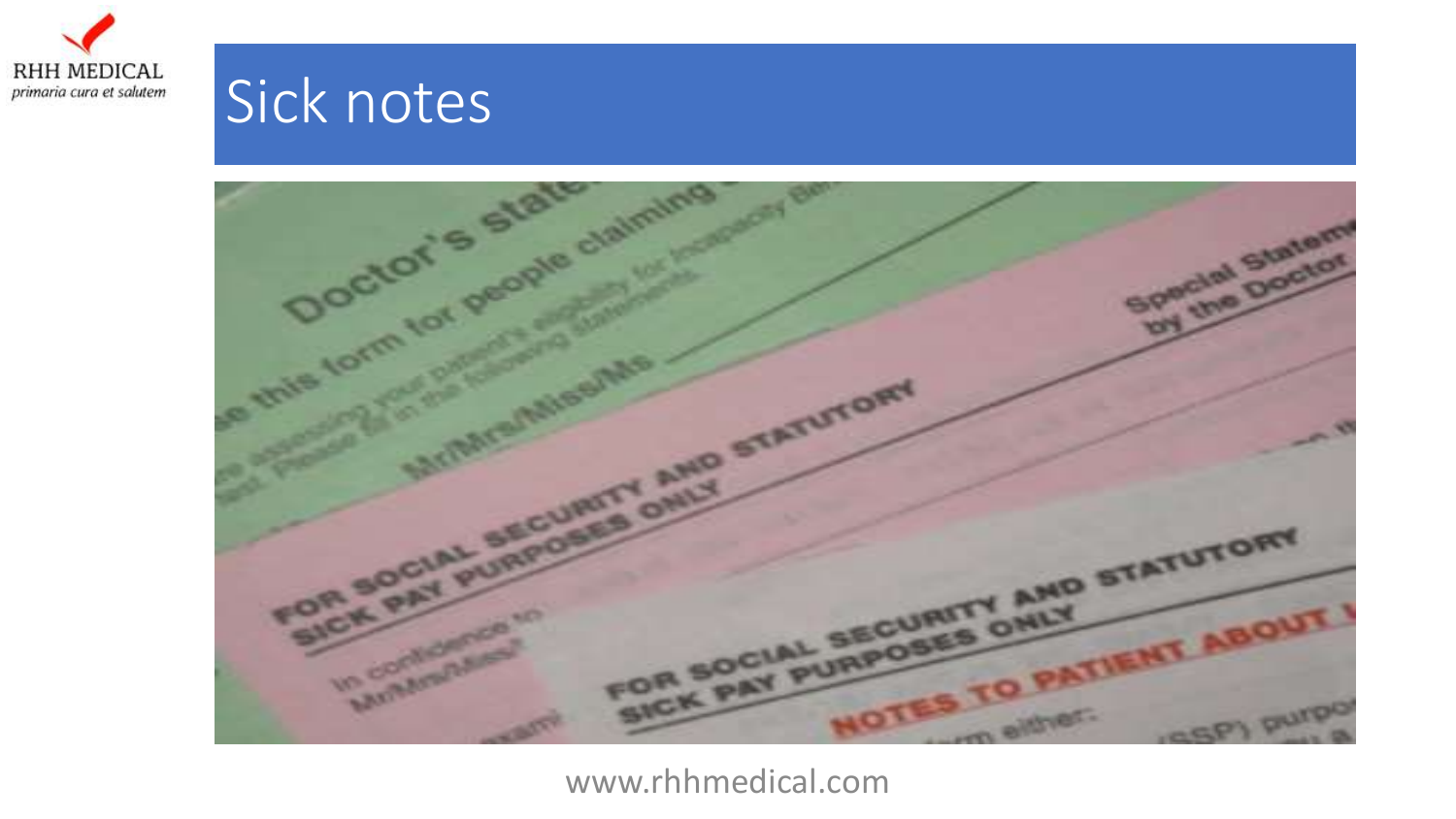

## How are things changing?

- Med 3 sick note (forwards)
- Med 5 sick note (backwards)
- Med 4 on request from DWP
- RM7 Anonymised note
- 2010 sick note replaced by fit note (still Med 3)
- E fit notes
	- Used by 37% in 2015 (BMJ masterclasses),
	- Used by 88% in 2018 (DNUK survey)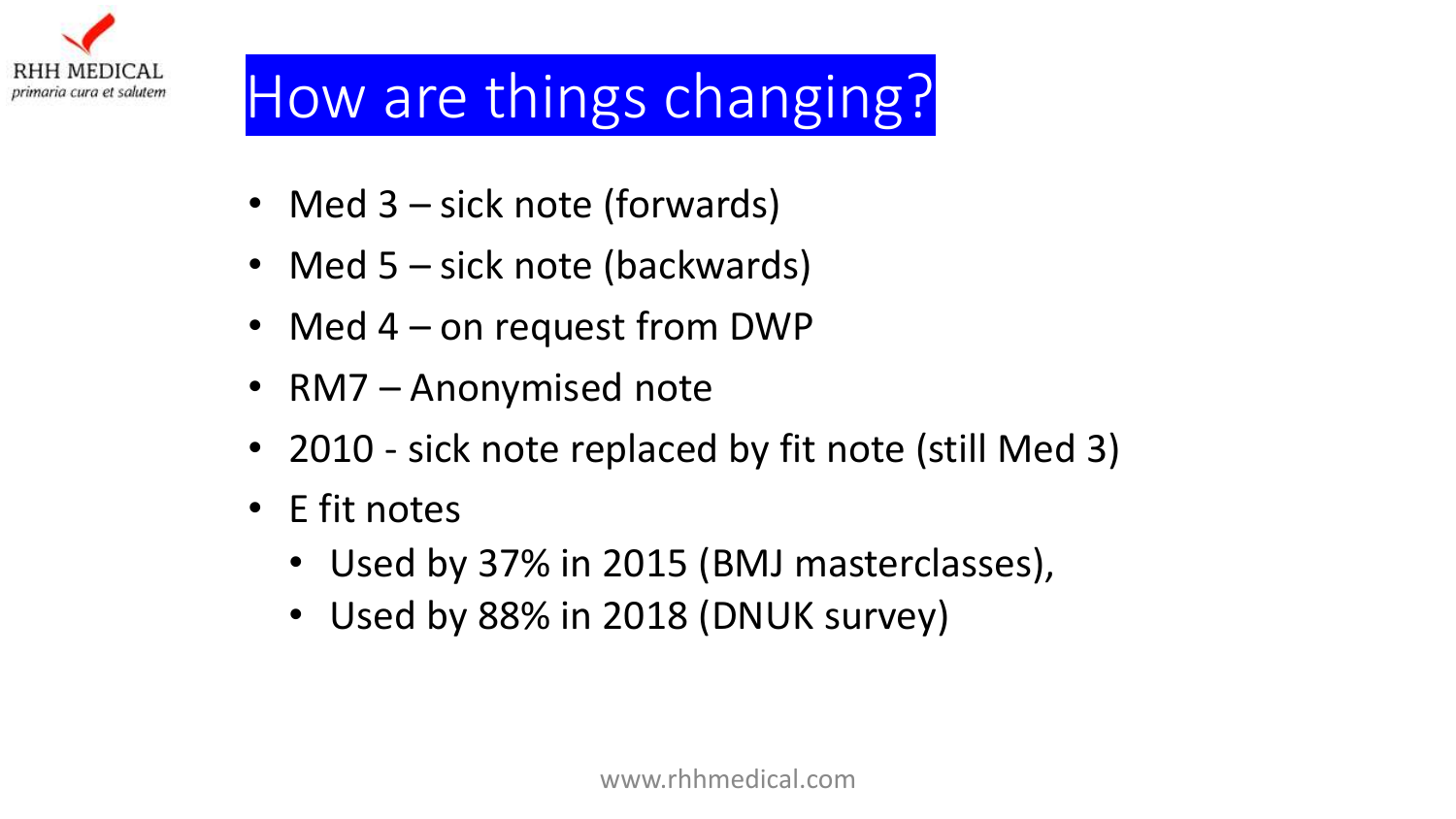#### Fit note data from NHS Digital since 2014



NHS digital. https://digital.nhs.uk/data-and-information/publications/statistical/fit-notes-issued-by-gp-practices/ www.rhhmedical.com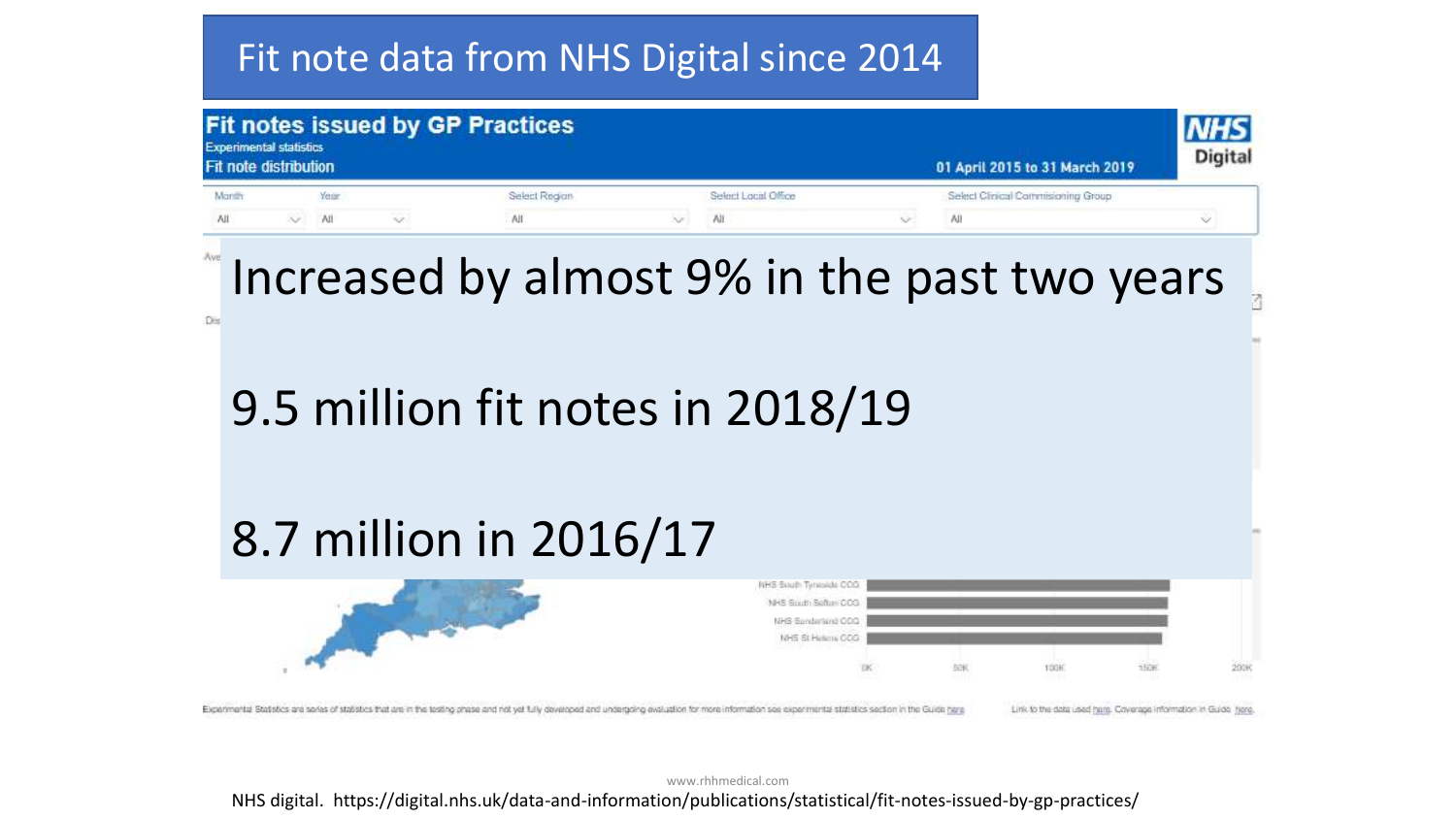#### Fit note data from NHS Digital

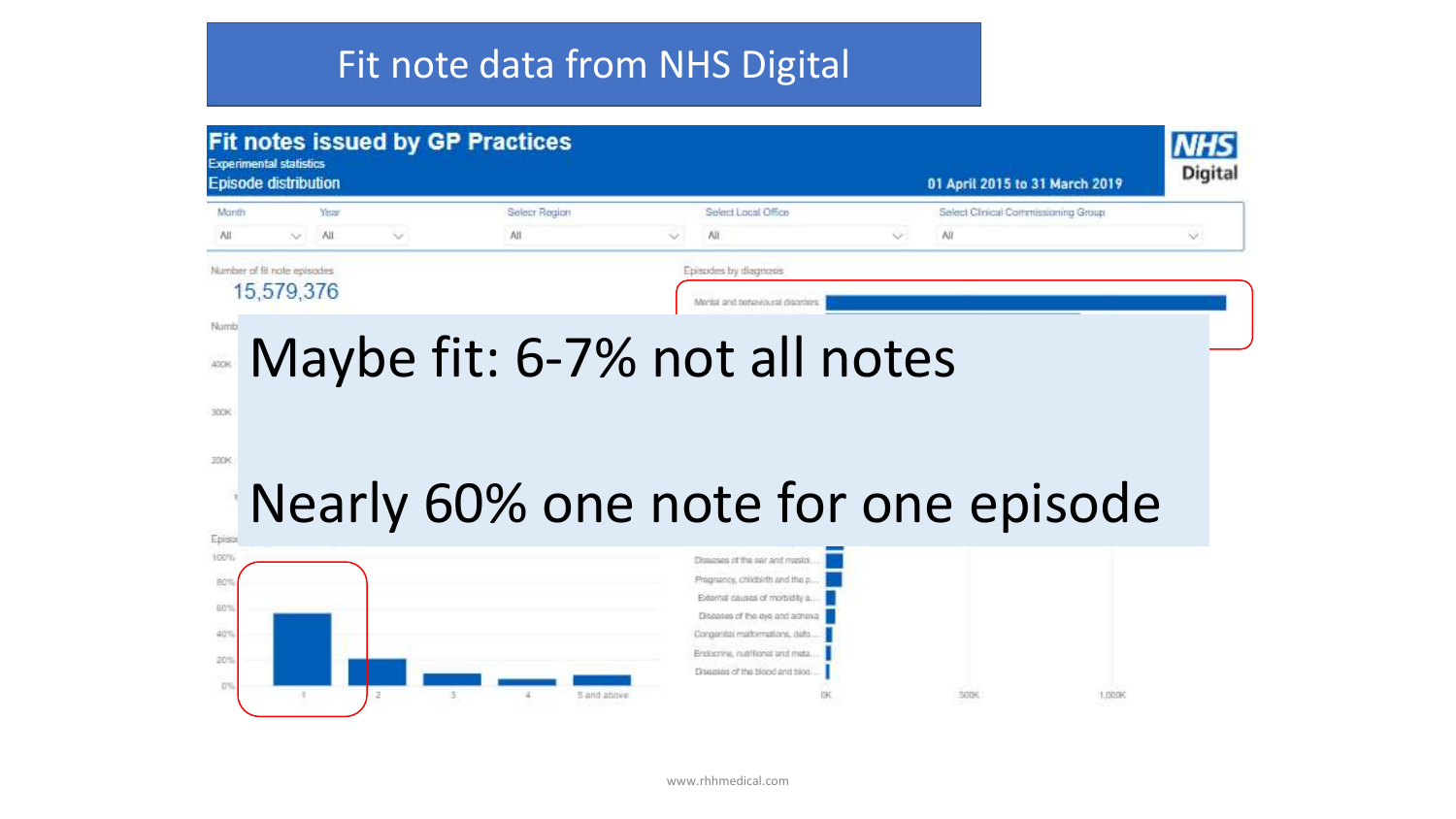'The medical sickness certificate is one of the most powerful and potentially dangerous treatments in the GP armamentarium'

Professor Waddell, of the Centre for Psychosocial and Disability Research at the University of Cardiff, at a BMA conference on work, health and wellbeing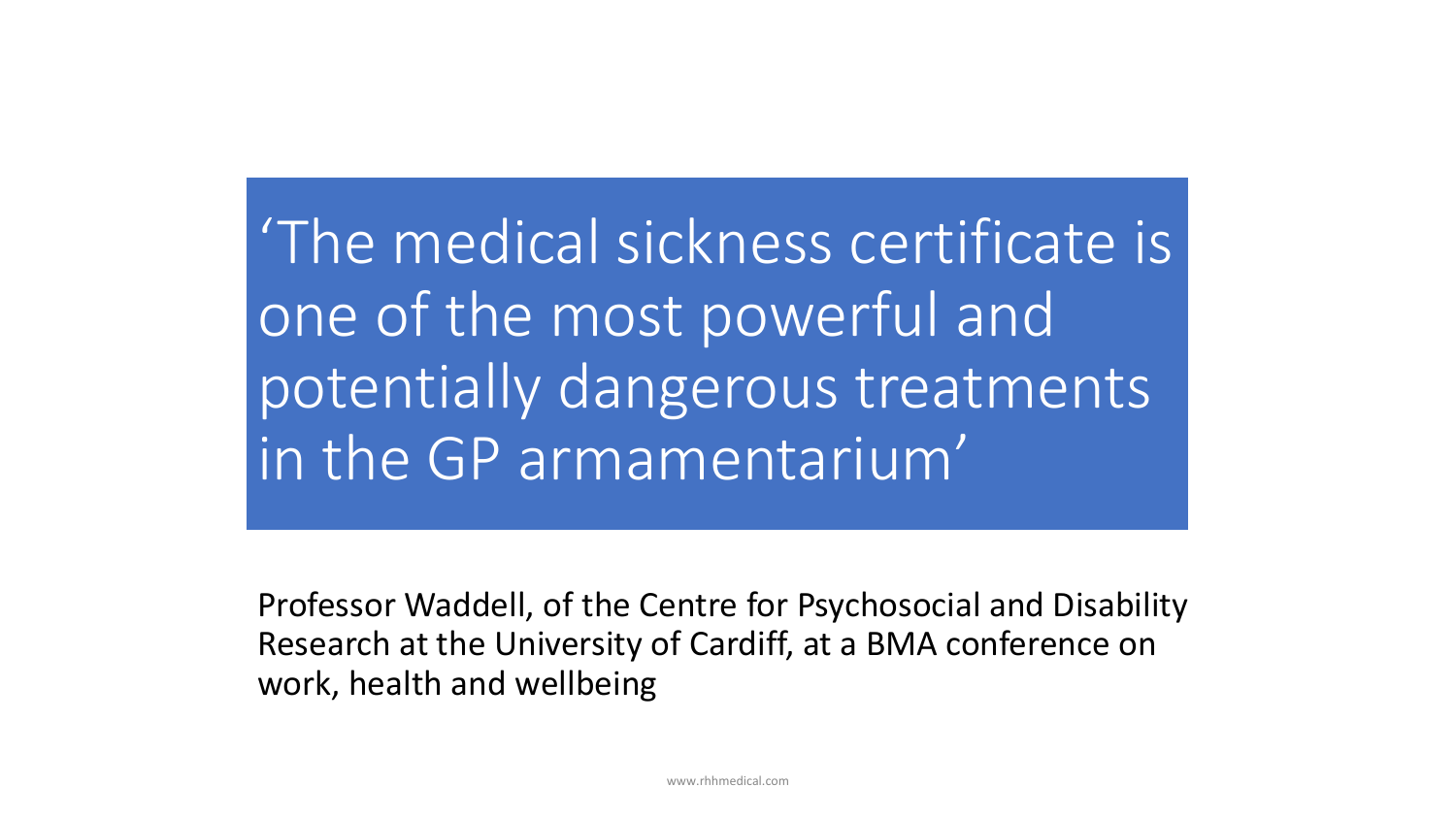

## GPs and fit notes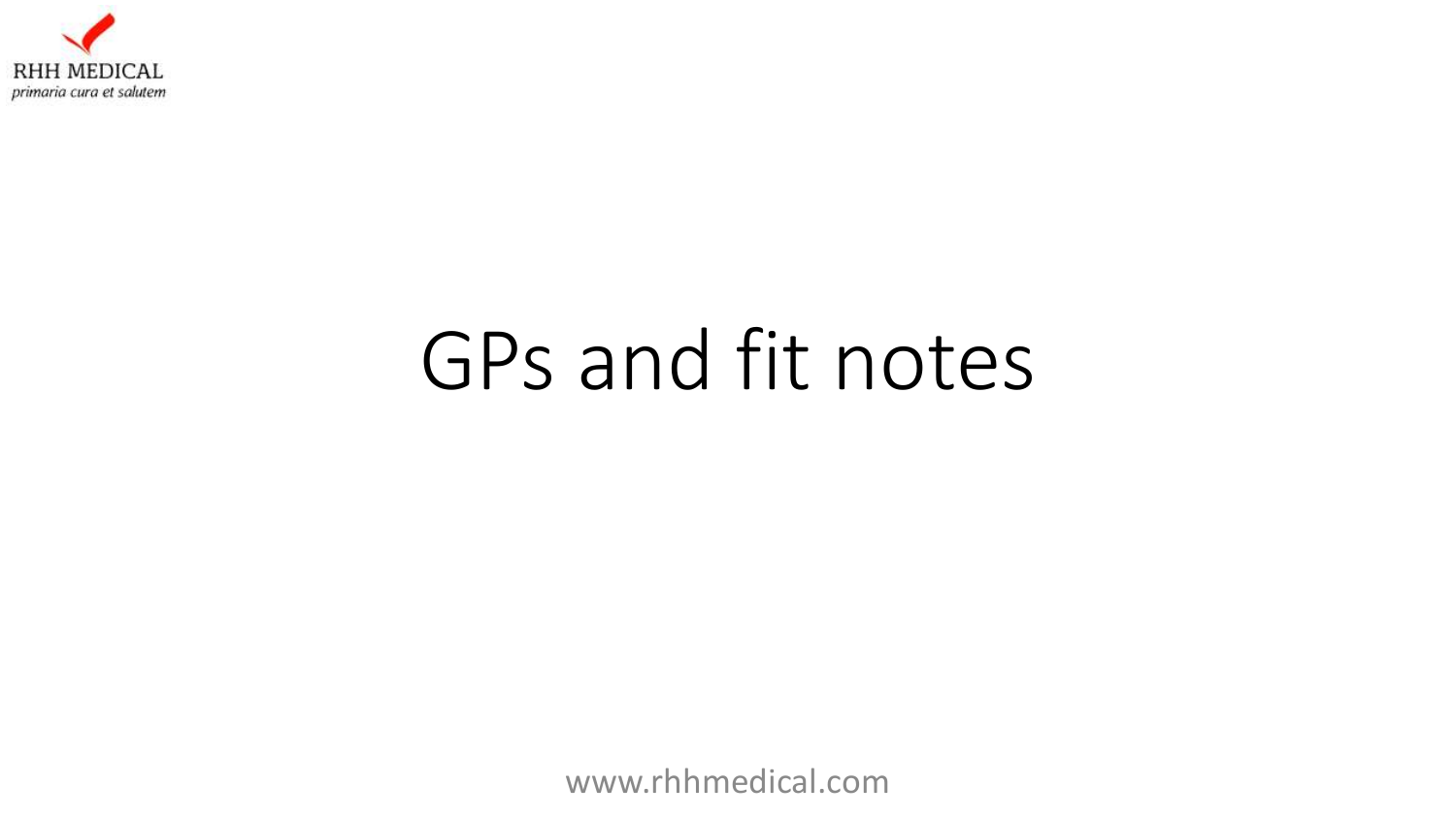

## The GP and fit notes

#### 575 GPS over 4 BMJ Learning meetings Oct 2014-April 2015

- I feel comfortable dealing with fit note requests for people in employment 74% (completely or somewhat agree)
- I feel comfortable dealing with fit note requests for people in the welfare system

#### 29%

• I would welcome the return of the RM7 (anonymous note that may be fit to work)

83%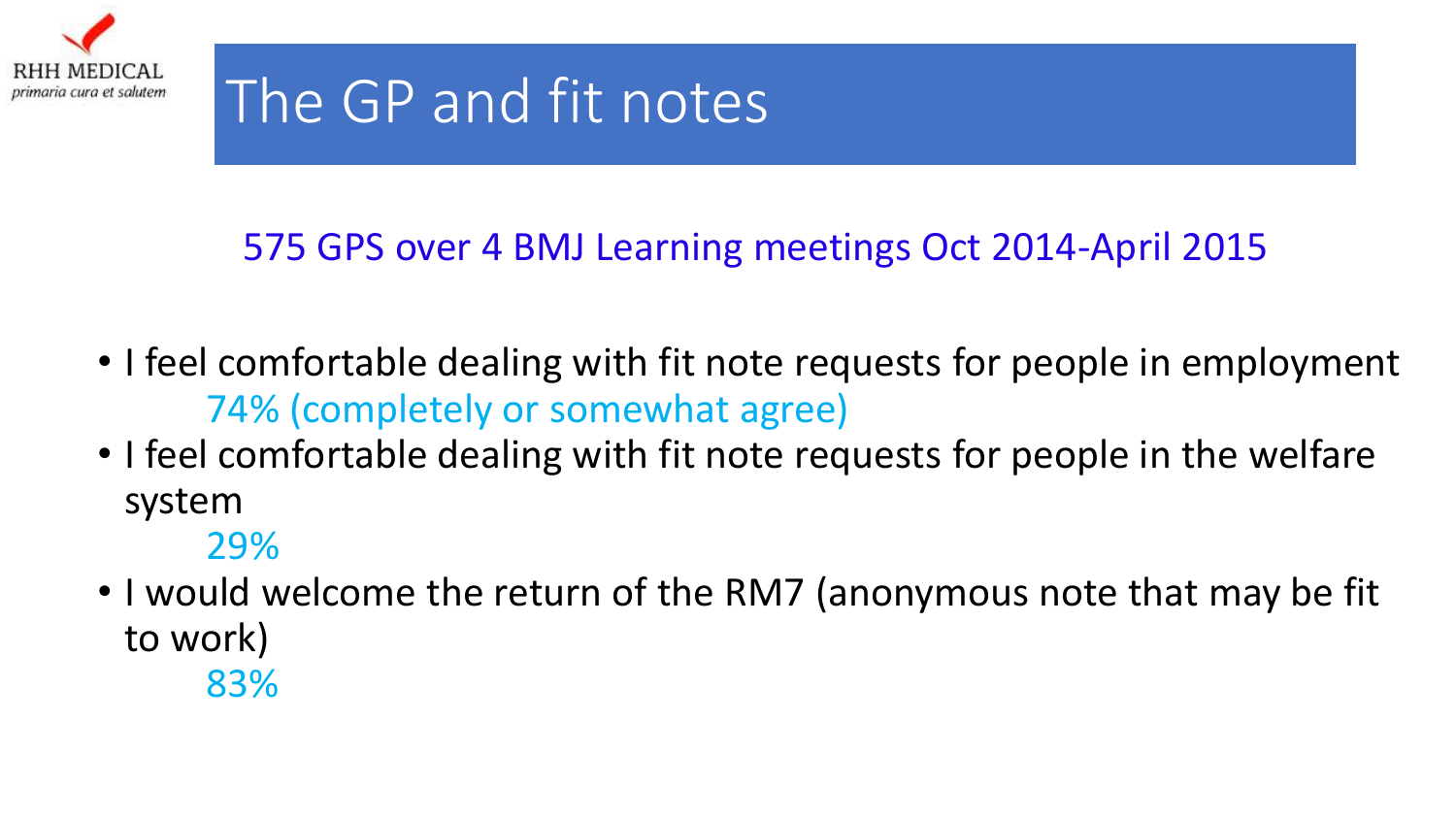

21 March 2017 | By Michelle Madsen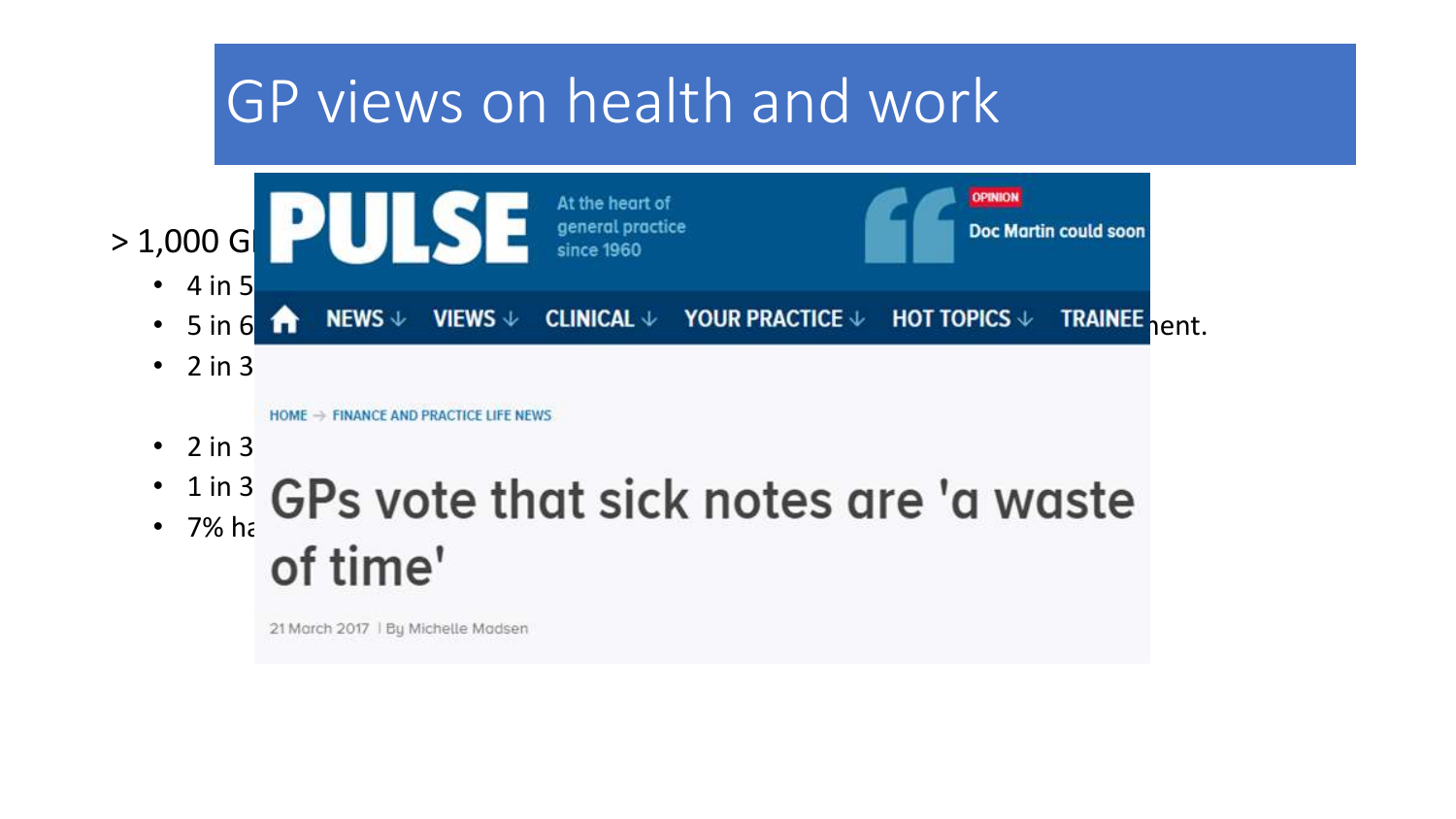

## Resources, Hints & Tips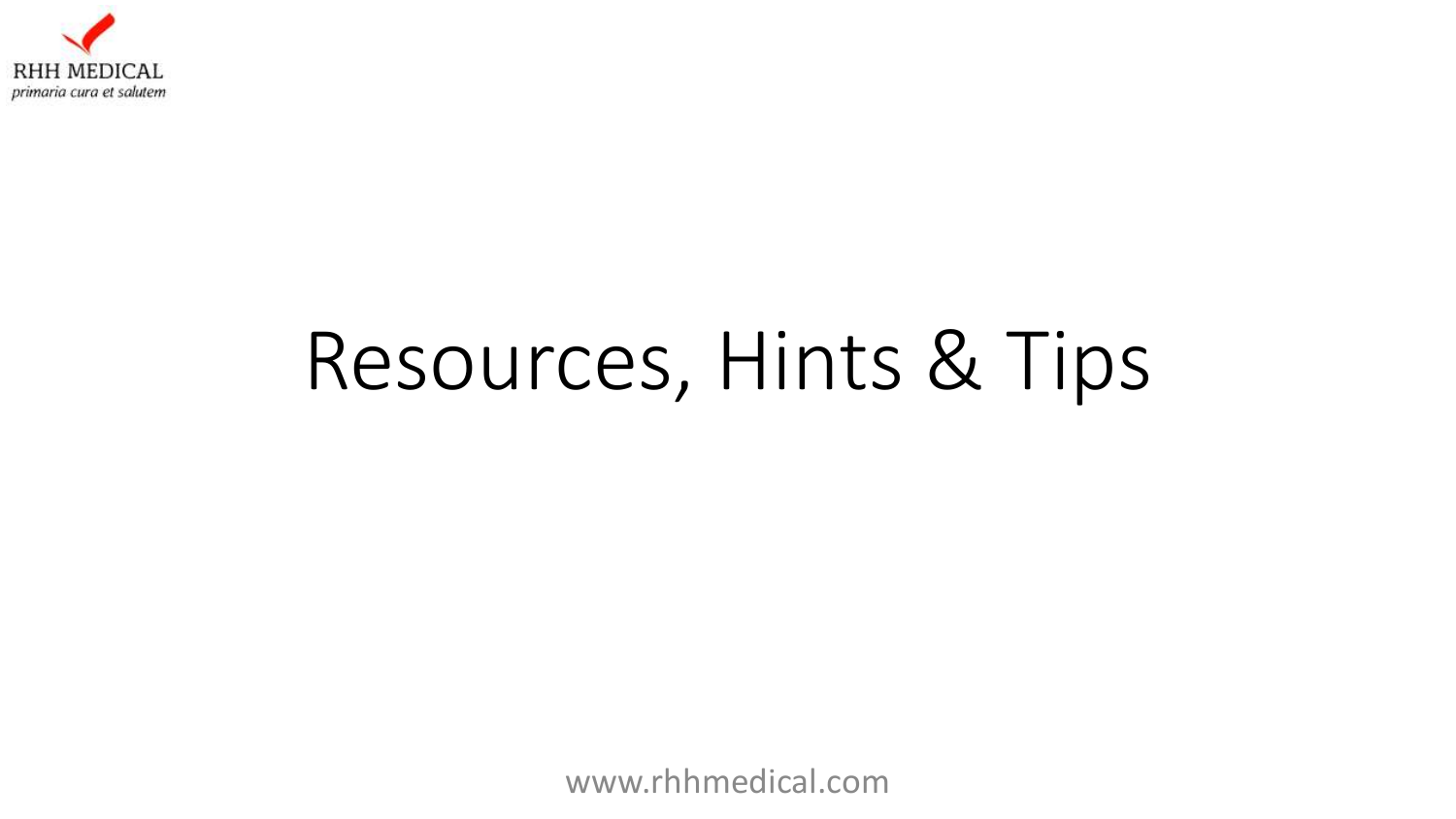

## DWP Guidance – March 2013

Getting the most out of the fit note GP guidance

Based on research evidence and feedback from doctors, patients and employers, this guide is designed to help you make best use of the fit note to support your patients.

It gives you information on completing each section of the fit note (including the reassessment box, comments section and return to work tick boxes), and uses case studies to illustrate different situations.

It updates previous quidance, reflects new developments such as computergenerated fit notes and has an expanded further support section. You can also use it for Continuing Professional Development and revalidation purposes.

It has been developed in consultation with practising doctors and professional bodies including:

 $A<sub>cas</sub>$ 

British Medical Association Confederation of British Industry Royal College of General Practitioners EEF - the manufacturers' organisation ✔ Chartered Institute of Personnel and Development

戀 Department for Work & **Pensions** 

www.dwp.gov.uk/fitnote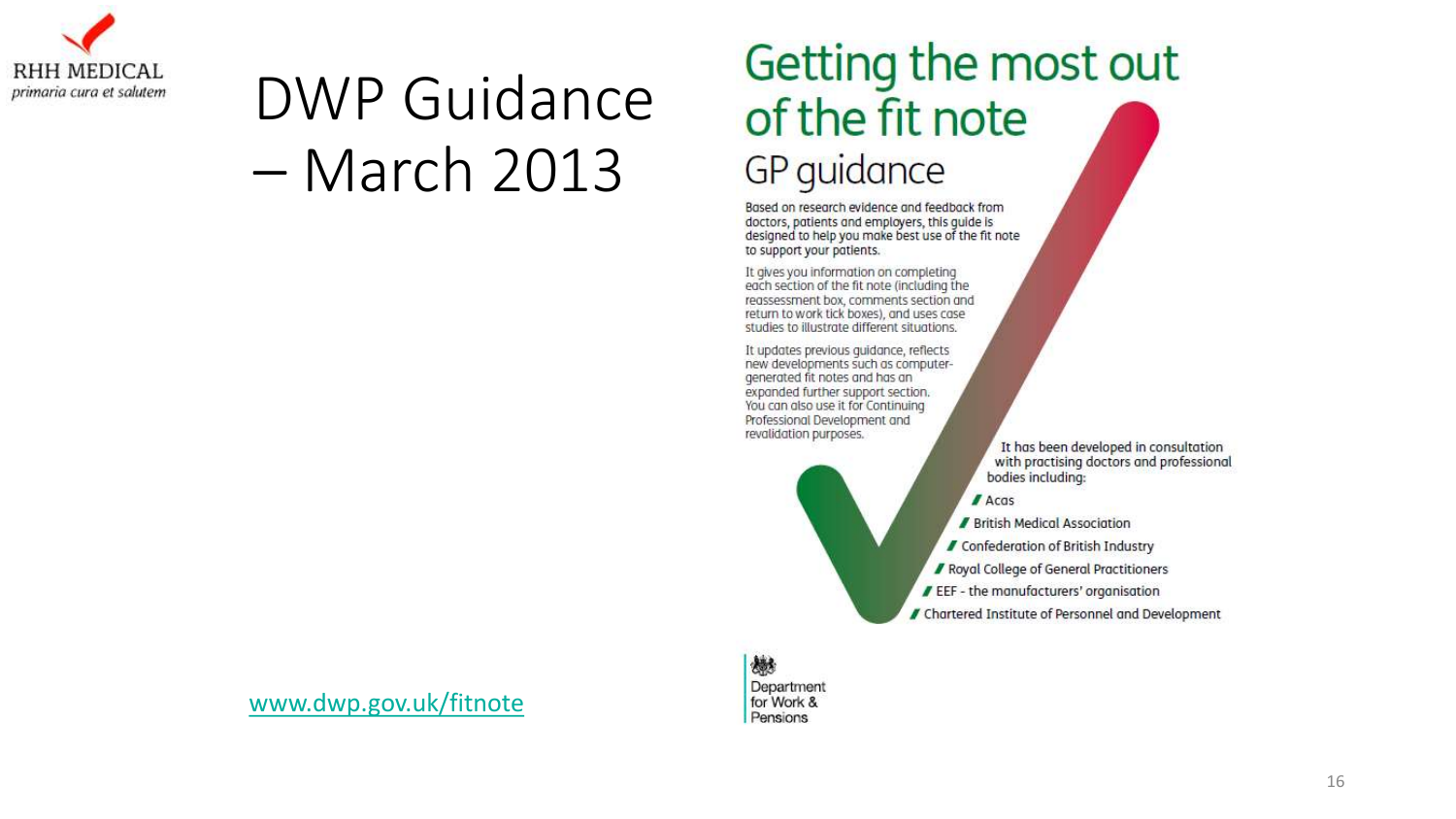## Practical advice for fit notes



#### **Talking Work**

A guide for Doctors discussing work and work modifications with patients.

[www.councilforworkandhealth.org.uk/work-modifications](http://www.councilforworkandhealth.org.uk/work-modifications)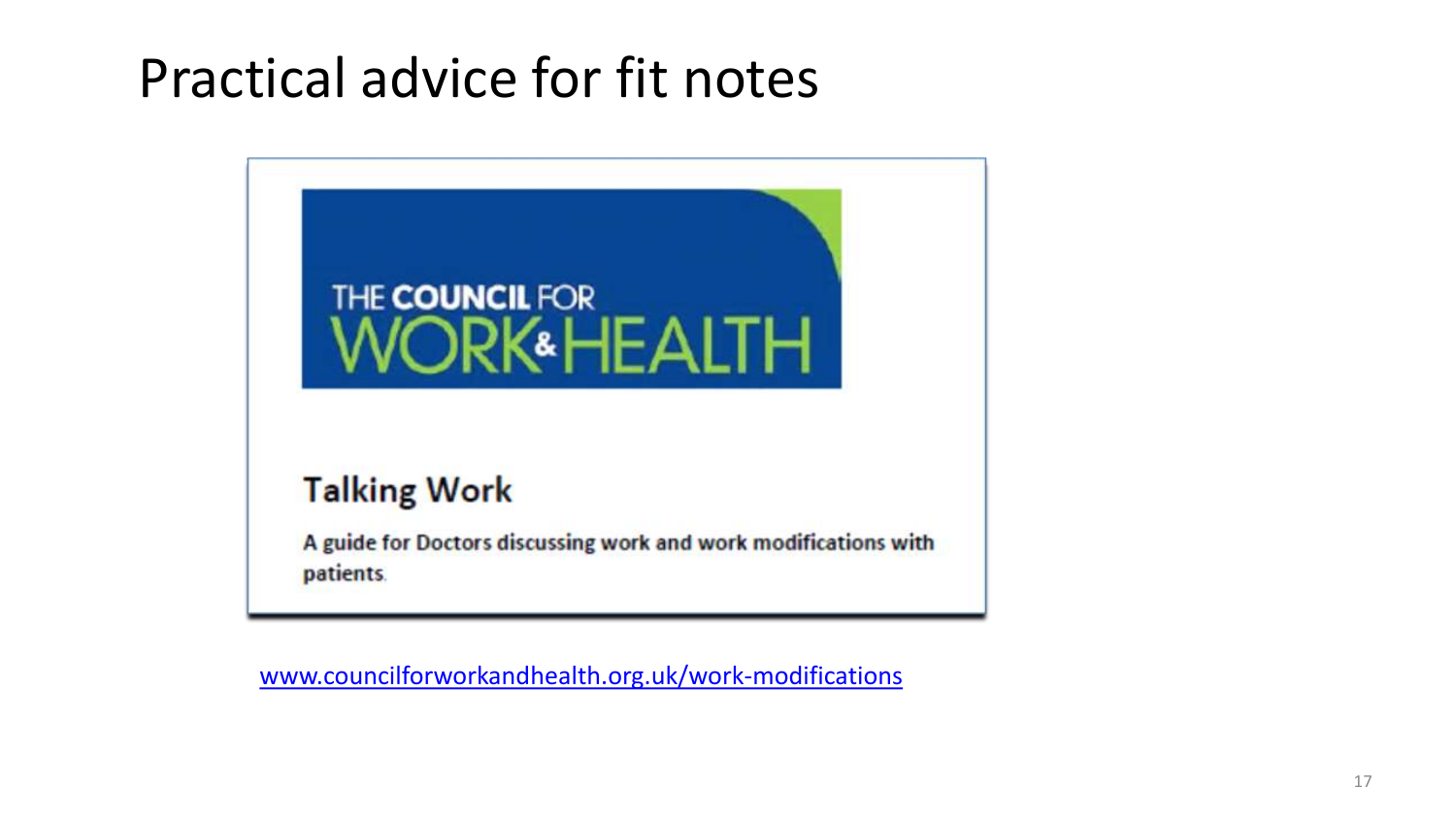#### Examples of commonly used fit note phrases

The following examples have been based on suggestions made by Dr Rob Hampton, a GP with a specialist interest in work and health.

| Please consider avoiding loaded rotation and lifting but all walking or desk-based duties are<br>appropriate                                                                               |  |
|--------------------------------------------------------------------------------------------------------------------------------------------------------------------------------------------|--|
| Avoid lifting duties from below waist level<br>۰                                                                                                                                           |  |
| Avoid duties involving loaded rotation from the trunk                                                                                                                                      |  |
| Advise to avoid manual handling duties above shoulder height<br>۰                                                                                                                          |  |
| Desk based or walking duties are safe and appropriate<br>and i                                                                                                                             |  |
| Upper limbs have full function<br>۰.                                                                                                                                                       |  |
| Would mediation be feasible?                                                                                                                                                               |  |
| Suggest workplace meeting for return to work plan<br>۰                                                                                                                                     |  |
| Consider applying for Access to Work scheme https://www.gov.uk/access-to-work<br>۰                                                                                                         |  |
| Consider discussion around return to work plan specifically targeted at people with<br>psychological symptoms and their employers. resources available at<br>https://returntoworkmh.co.uk/ |  |
| • Consider discussion around return to work plan specifically targeted at people with cancer and<br>their employers. resources at www.macmillan.org.uk/work                                |  |
| Is a workplace mentor available to support the person back to work?                                                                                                                        |  |
| Can working hours be adjusted?<br>۰                                                                                                                                                        |  |
| Please consider addressing the reported workplace relationship issue                                                                                                                       |  |
| Can he/she avoid Customer facing duties?                                                                                                                                                   |  |
| Consider Prioritising one deadline at a time for the return to work plan?                                                                                                                  |  |
| Consider re-location for short term as part of return to work plan?                                                                                                                        |  |
|                                                                                                                                                                                            |  |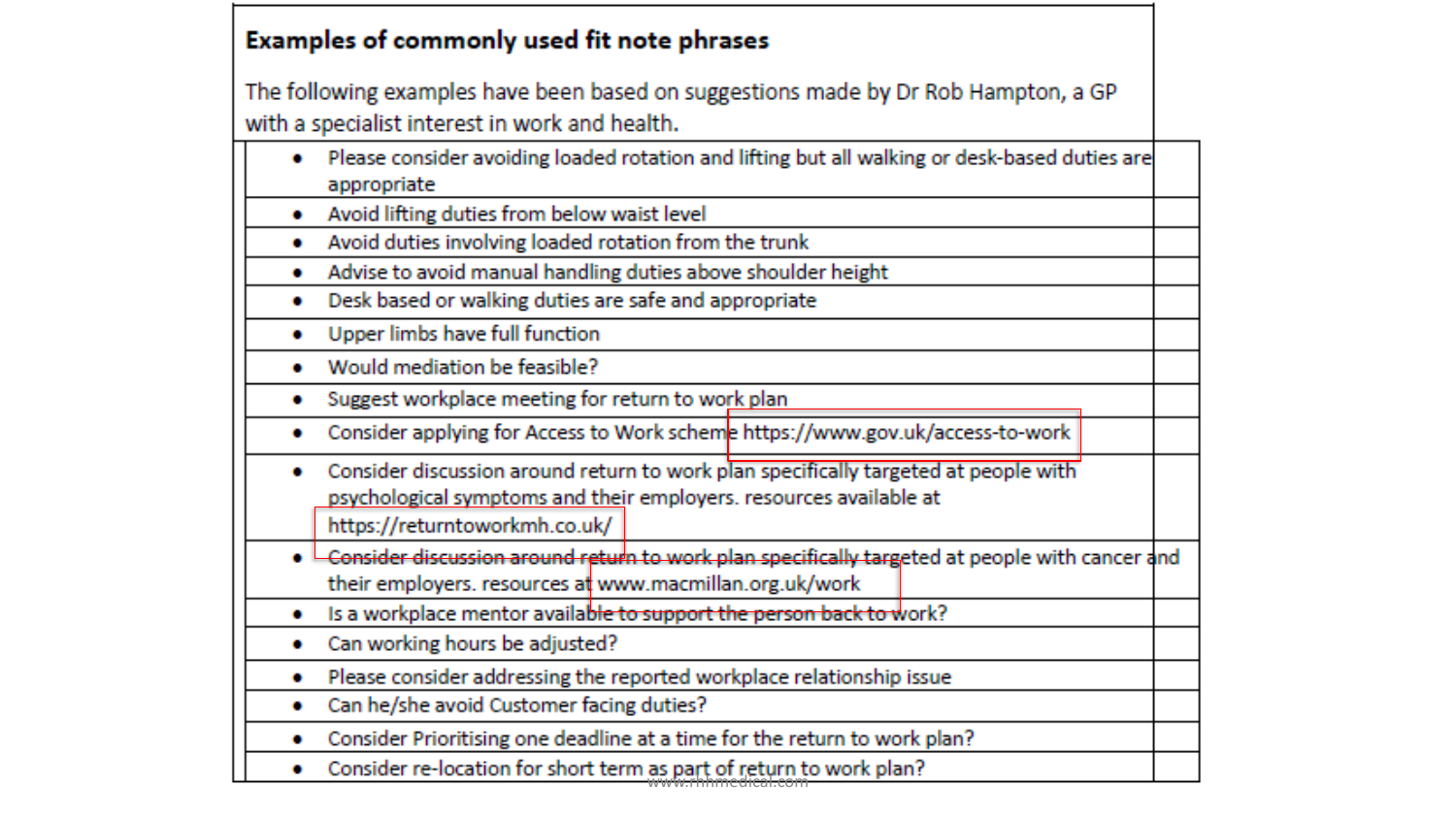#### •Access to work

[https://www.gov.uk/access-to-work.](https://www.gov.uk/access-to-work) special equipment, adaptations or support worker services to help you do things like answer the phone or go to meetings

Practical advice for HCPs, employers and employees

- –**Mental Health** <https://returntoworkmh.co.uk/>
- –**Cancer** [www.macmillan.org.uk/work](http://www.macmillan.org.uk/work)

–**Musculoskeletal** 

[https://www.versusarthritis.org/about](https://www.versusarthritis.org/about-arthritis/living-with-arthritis/work/)arthritis/living-with-arthritis/work/

–**Return to work after surgery**  [www.rcseng.ac.uk/patient-care/recovering](http://www.rcseng.ac.uk/patient-care/recovering-from-surgery)from-surgery



**Access to Work** Making work possible

gov.uk/access-to-work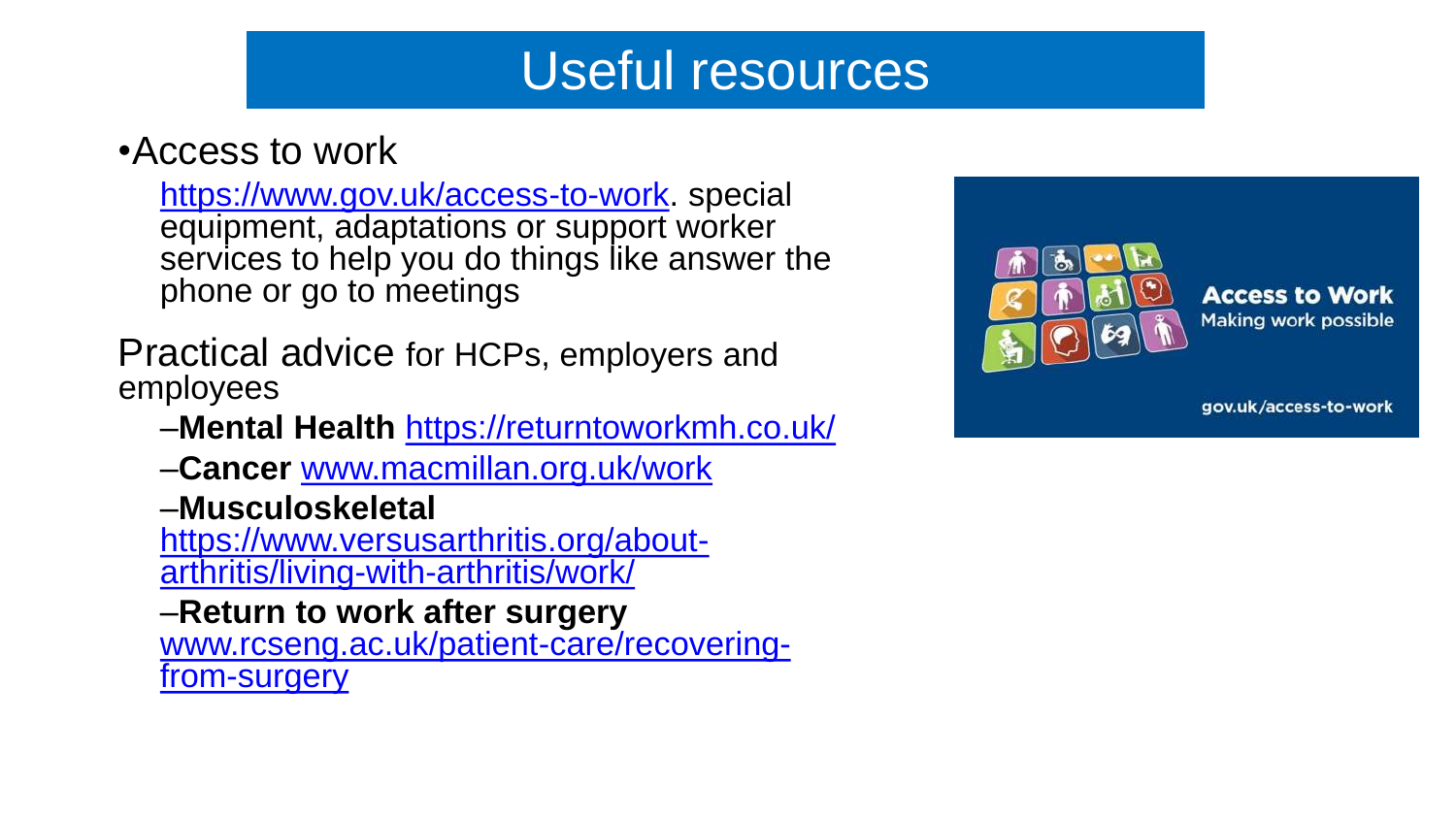## The fit note as a clinical tool?

- 1. Belongs to the patient
- 2. Message reinforcement
- 3. Avoids GP as 'Judge and jury'
- 4. Decision to be made by employer/Jobcentre
- 5. Stimulate dialogue away from surgery
- 6. Nudge
- 7. Flexible timeframe
- 8. Tie into longitudinal care
- 9. Hypothesis testing 10.Reflective commentary

| Patient's name                                 | Mr. Mrs. Miss. Ms                                                                               |
|------------------------------------------------|-------------------------------------------------------------------------------------------------|
| I assessed your case on:                       | y.                                                                                              |
| and, because of the<br>following condition(s): |                                                                                                 |
| I advise you that:                             | you are not fit for work.<br>you may be fit for work taking account<br>of the following advice: |
|                                                | If available, and with your employer's agreement, you may benefit from:                         |
| a phased return to work                        | amended duties                                                                                  |
|                                                |                                                                                                 |
| altered hours                                  | workplace adaptations                                                                           |
|                                                | Comments, including functional effects of your condition(s):                                    |
|                                                |                                                                                                 |
| This will be the case for                      |                                                                                                 |
| or from                                        | 7<br>7<br>1<br>1<br>to                                                                          |
| (Please delete as applicable)                  | I will/will not need to assess your fitness for work again at the end of this period.           |
| Doctor's signature                             |                                                                                                 |
| Date of statement                              | t<br>x                                                                                          |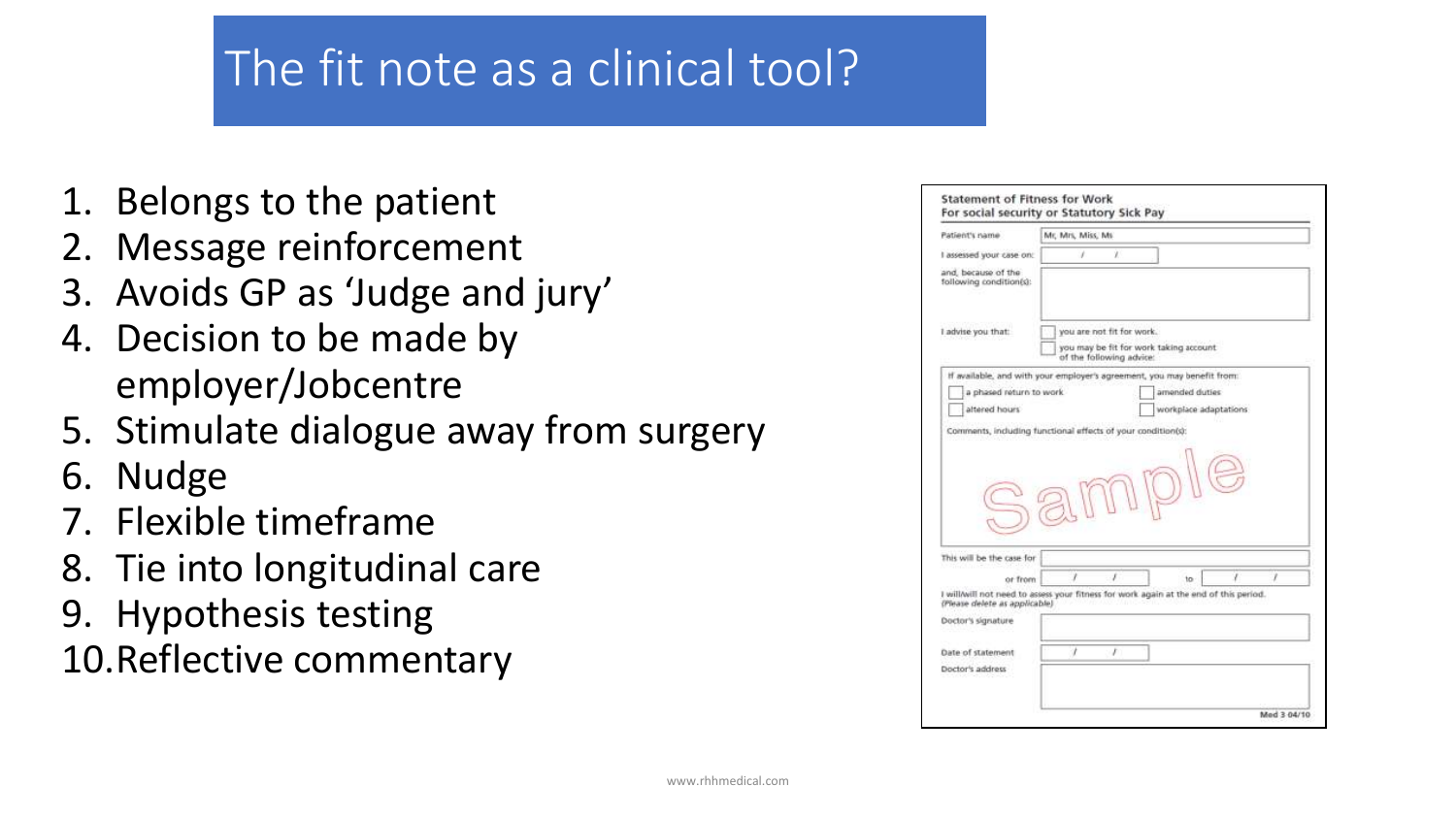

## Better use of the fit note - employed

## Musculoskeletal

- Specifics 'can do'
	- 'Desk based duties possible'
	- 'Fit for any walking or seated duties'
	- 'Upper limbs have full function'
- Specifics 'avoid'
	- 'Avoid loaded rotation at the trunk'
	- 'Avoid manual work above shoulder height'
	- 'Avoid lifting from the floor'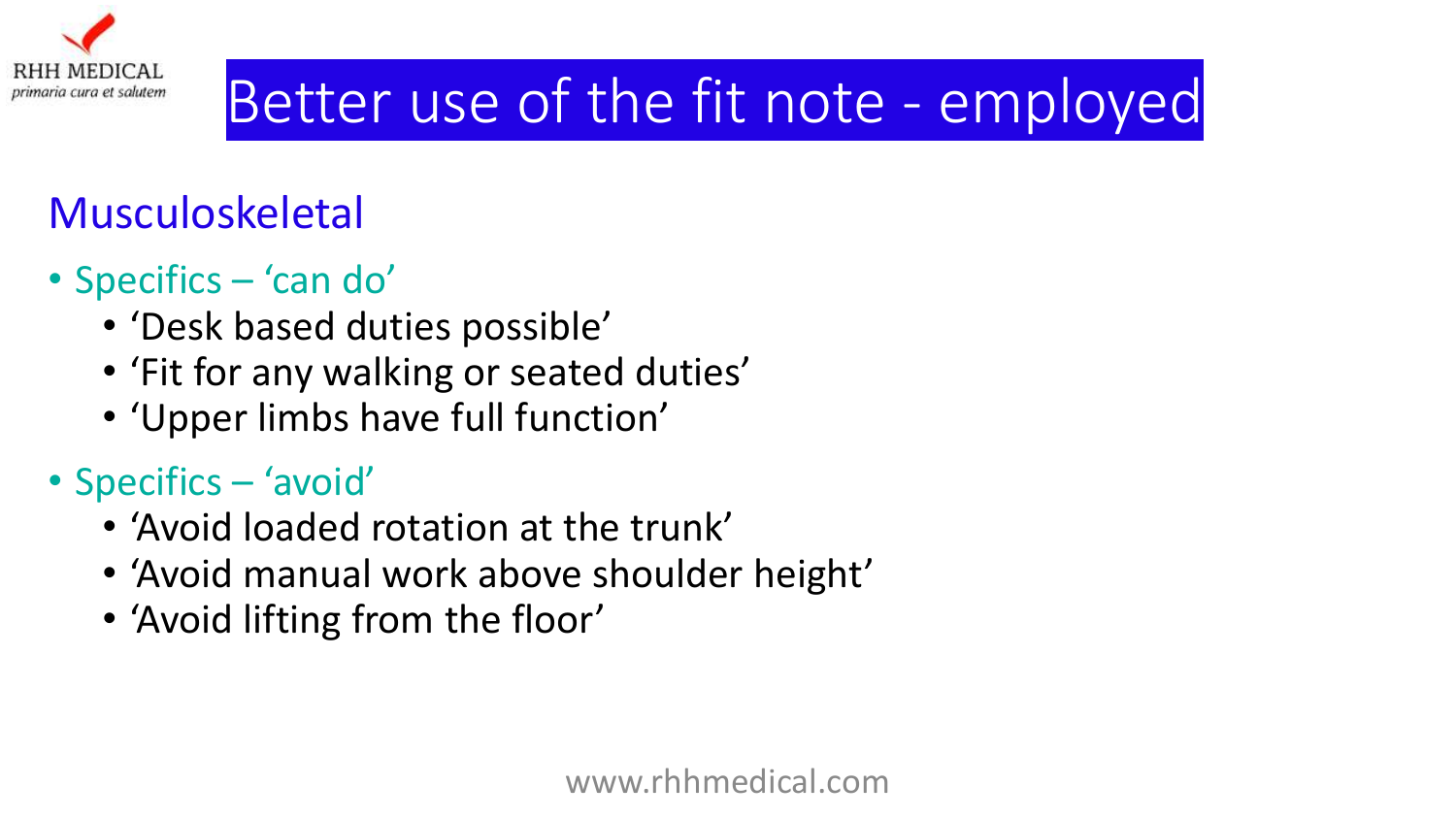## E-Learning for Health & Work



#### **NHS Health Education England**

Work and Health e-learning programme

https://www.e-lfh.org.uk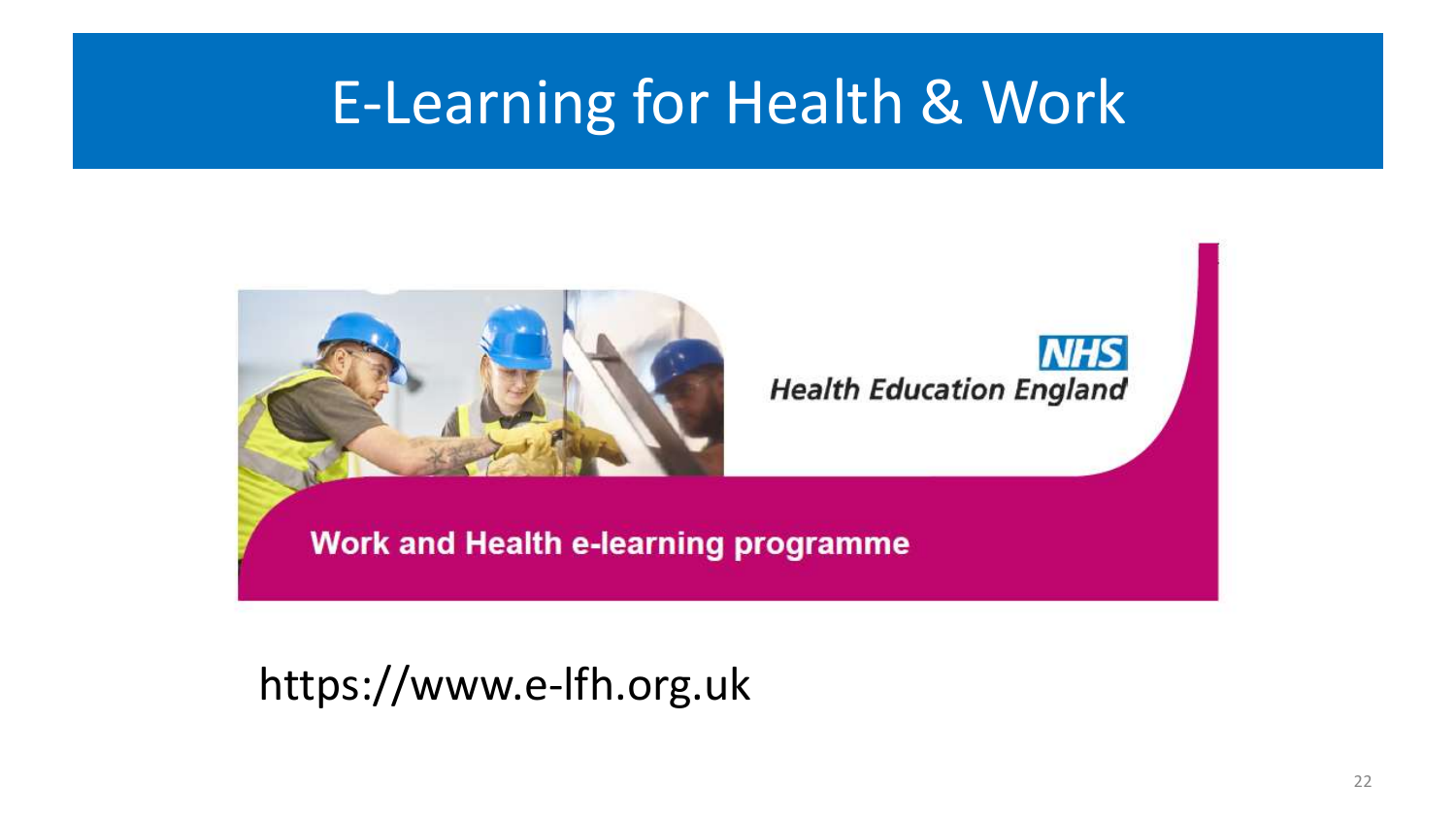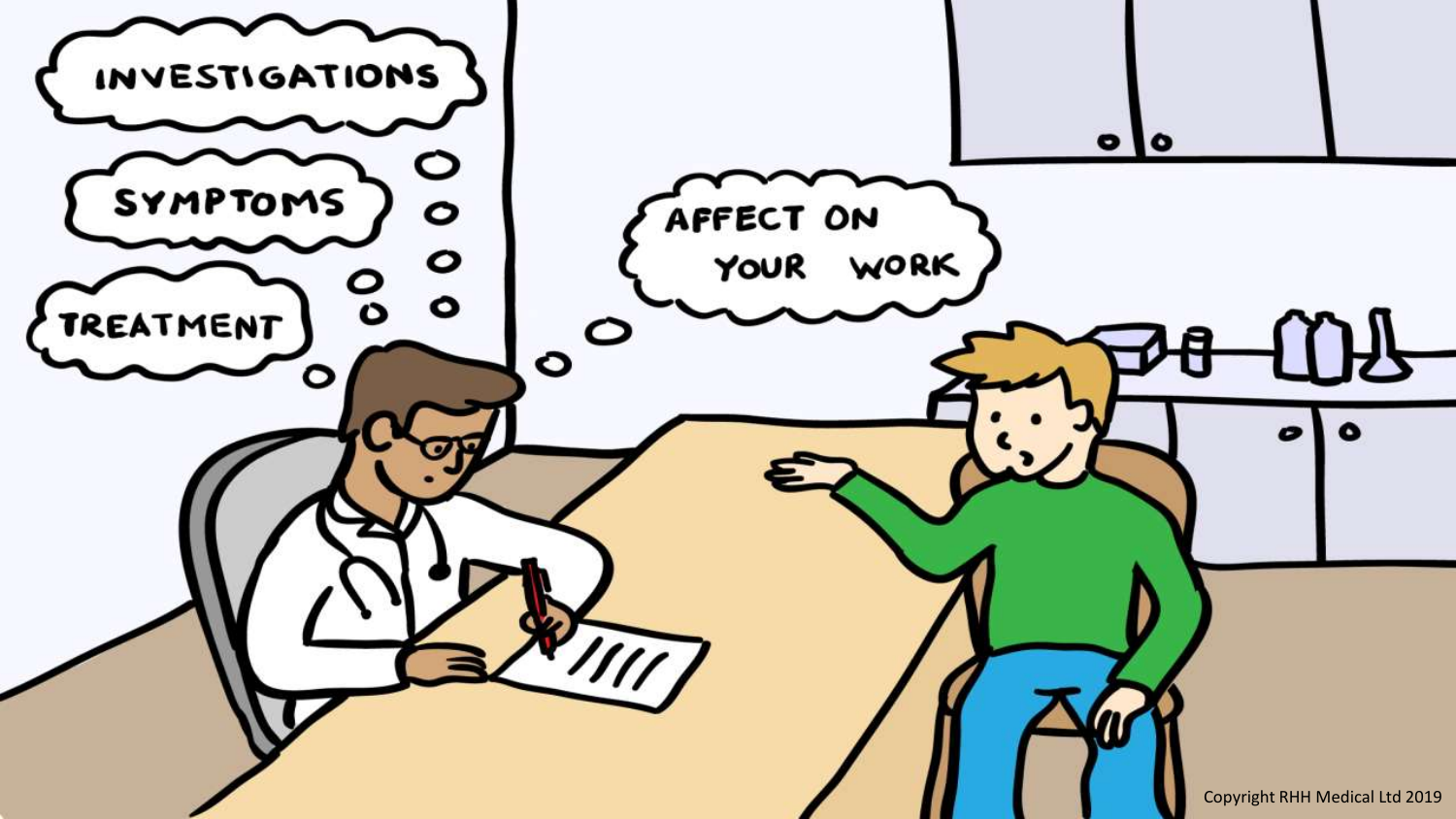## AHP Wealth & Work Report in primary care

3 DWP/DHSC Joint Unit for Work and Health Challenge fund projects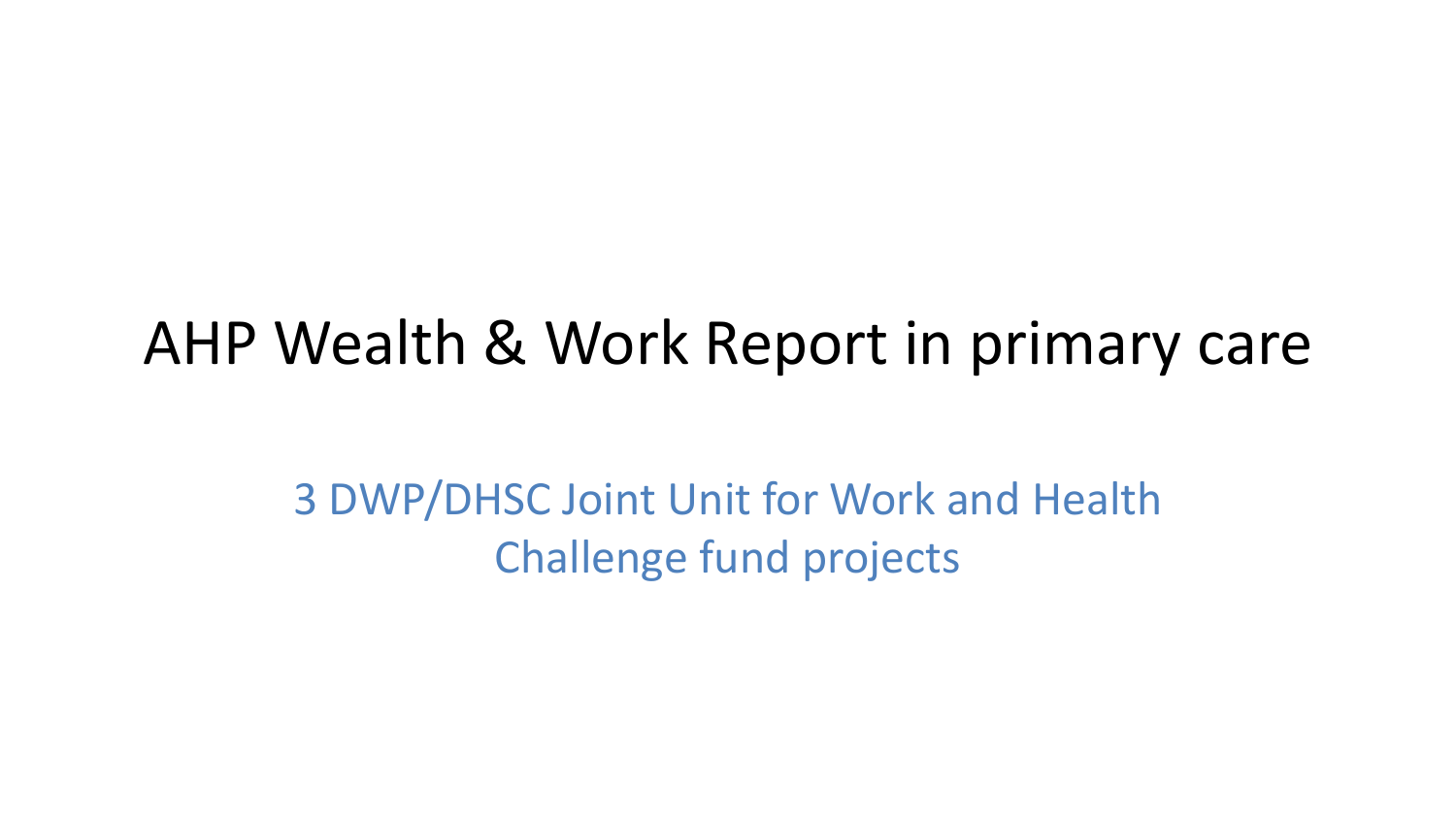## 'The Link' – Outcomes

- DWP Challenge Fund
- Leicester 6 practices
- Newcastle 3 practices
- 246 referrals in 7 months
- **122 AHP notes issued**  $\mathcal{L}$  and  $\mathcal{L}$  or  $\mathcal{L}$  or  $\mathcal{L}$
- **50 referrals:**42% MSK; 22% MH; 14% • 2 employers requested GP fit note
- Jobcentre Plus/DWP GP fit notes

**PARTNERS**

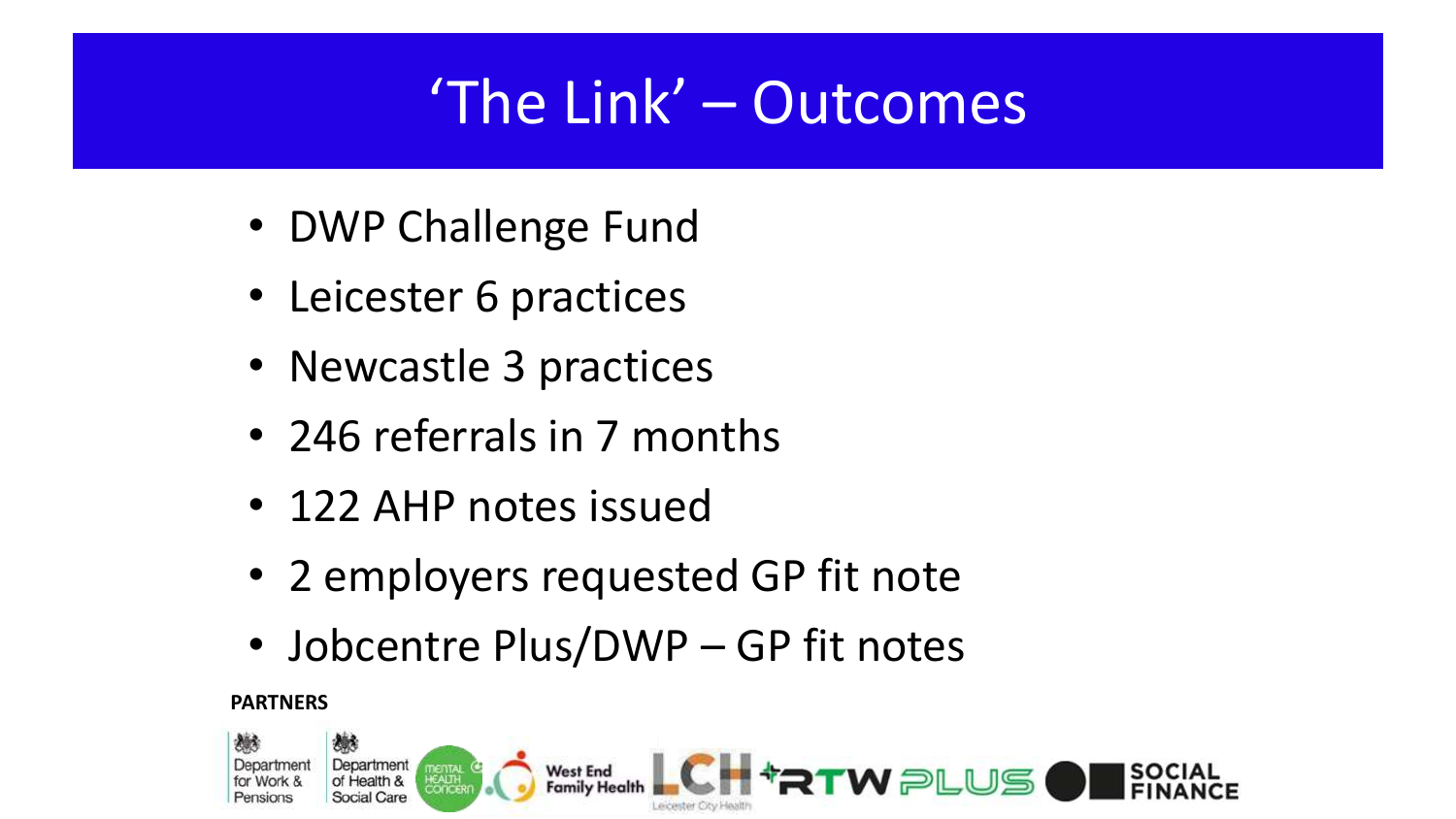



#### **GP FIT NOTE**  TRENDS AND OBSERVATION BY PRACTICE APRIL 2018 TO MARCH 2019 10,000 NOTES IN 1 YEAR

AUGUST 2019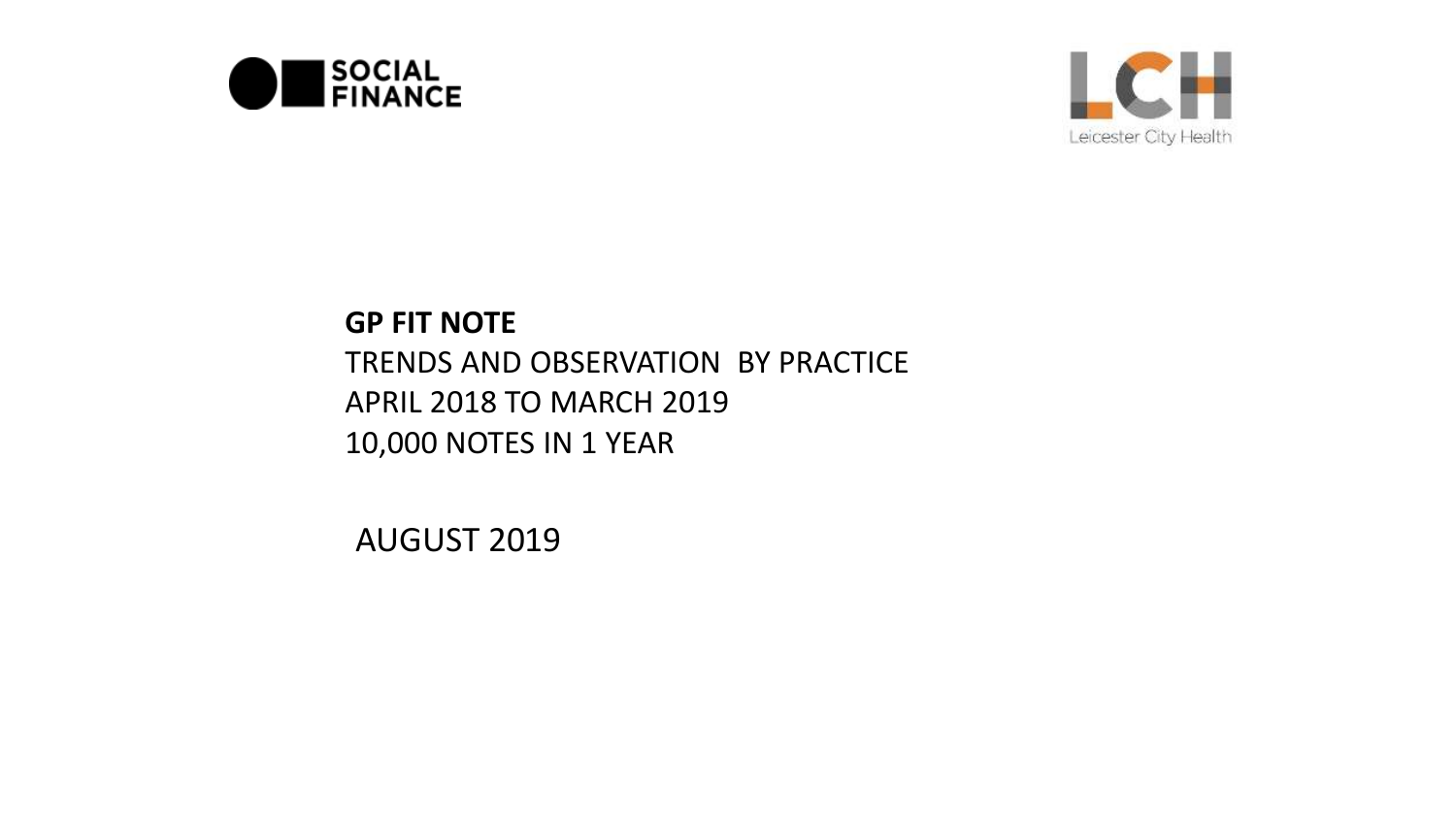

a ka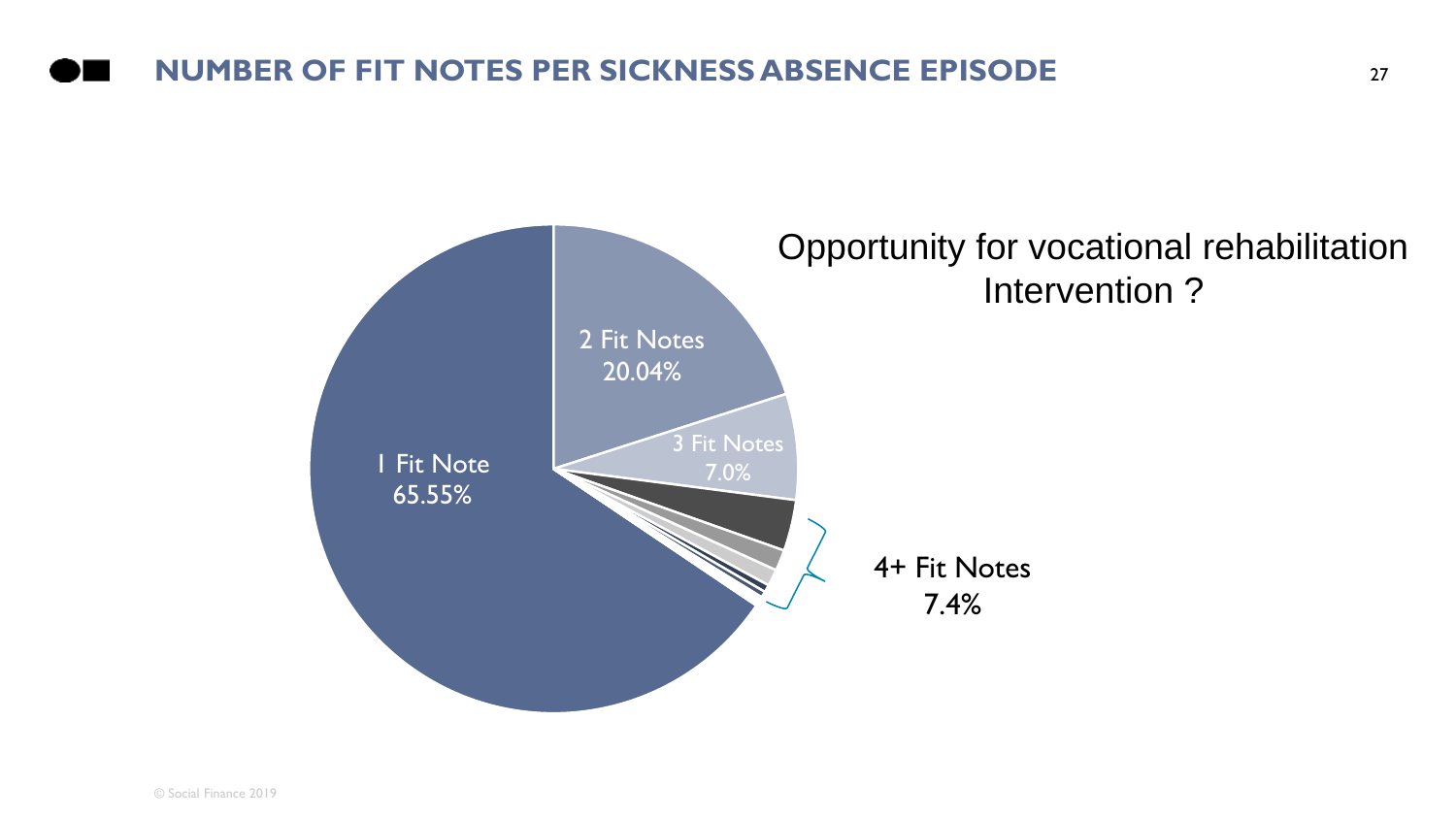

## AHP Health and Work Report Embedding the report in EMIS



Gwenllian Wynne-Jones Senior Research Fellow Primary Care Centre Versus Arthritis, Keele University g.wynne-jones@keele.ac.uk

**It's the Keele difference.**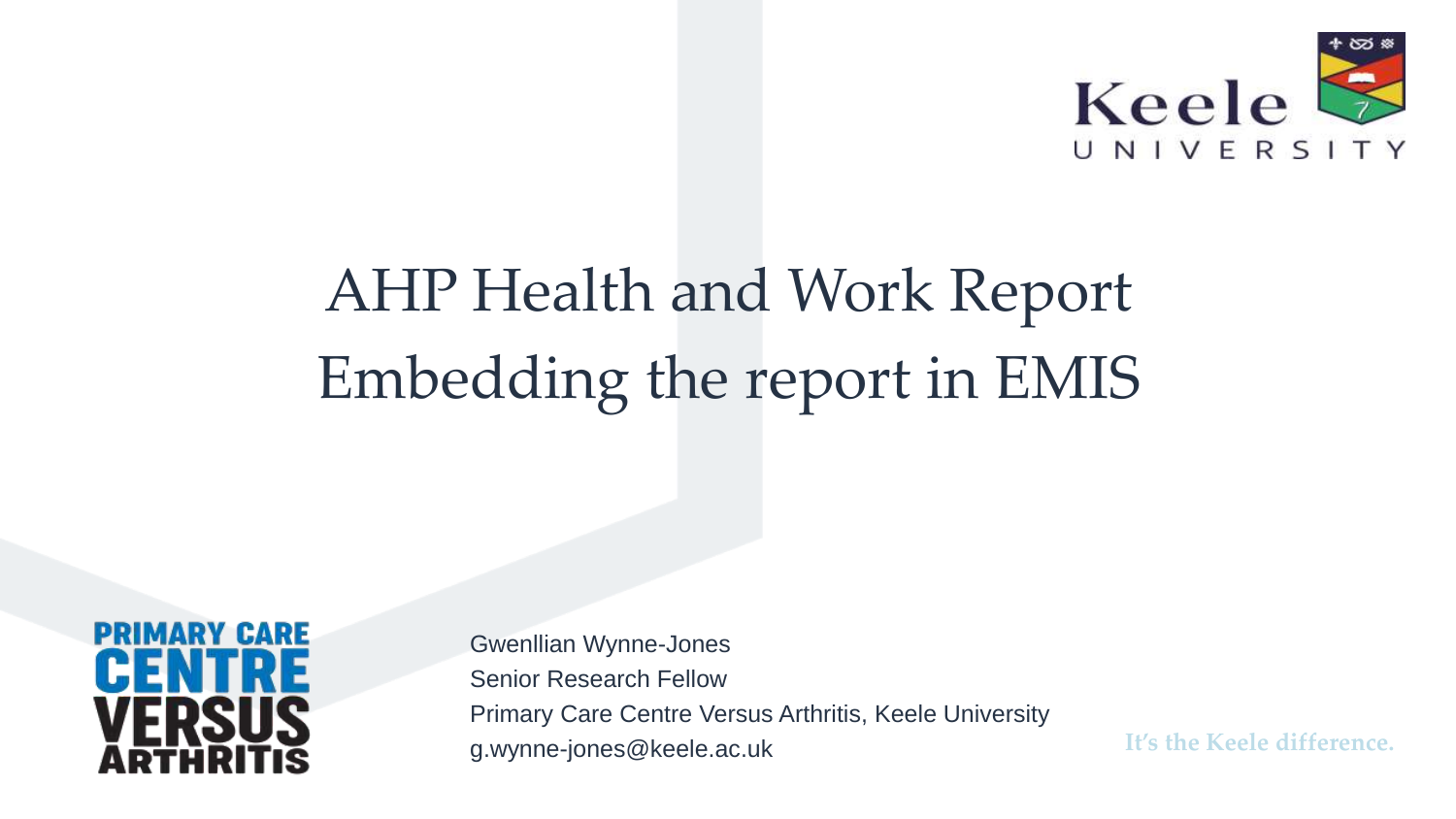

This is an EMIS document and can be accessed and completed via a patients care record either as a stand alone document or a document completed as part of a consultation.

The user can either select a tick box, enter free text or select from a drop down list where appropriate in the document.



**It's the Keele difference.**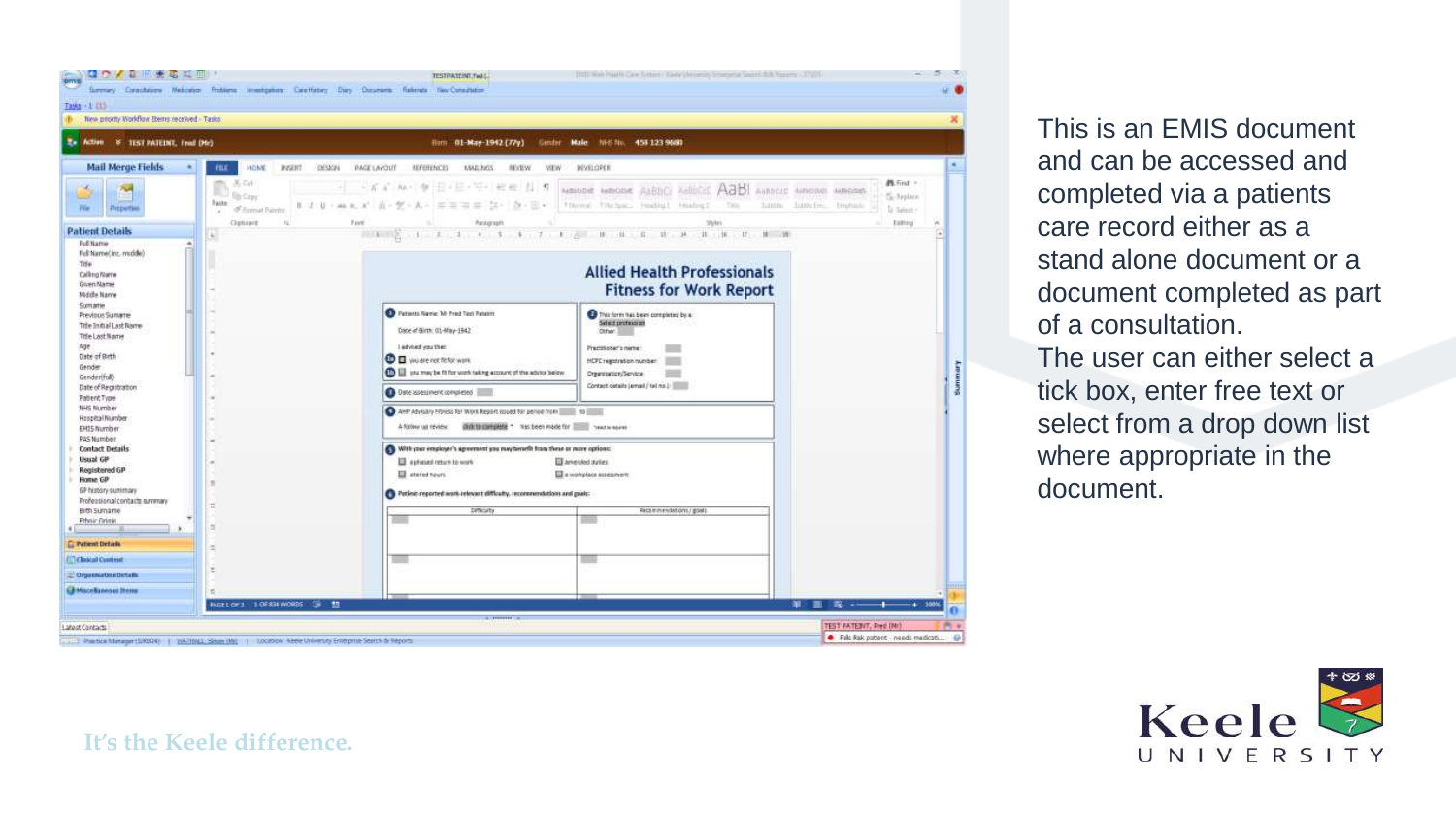





#### **AHP Health and Work Report**

#### Developed by AHP Federation and available on the RCOT website:

[https://www.rcot.co.uk/practice-resources/occupational](https://www.rcot.co.uk/practice-resources/occupational-therapy-topics/work)therapy-topics/work

The Allied Health Professions Health and Work Report (previously the Advisory Fitness for Work Report) is an A4 form which provides an employee their employer and GP with information which may be used to help keep that employee in work if possible or be signed off, usually for a specified length of time while recovering from injury, illness or a procedure.

https://www.nottingham.ac.uk/helmopen/rlos/professional[development/AHP-advisory-fitness-for-work-report/index.html](https://www.nottingham.ac.uk/helmopen/rlos/professional-development/AHP-advisory-fitness-for-work-report/index.html)





**www.rcot.co.uk**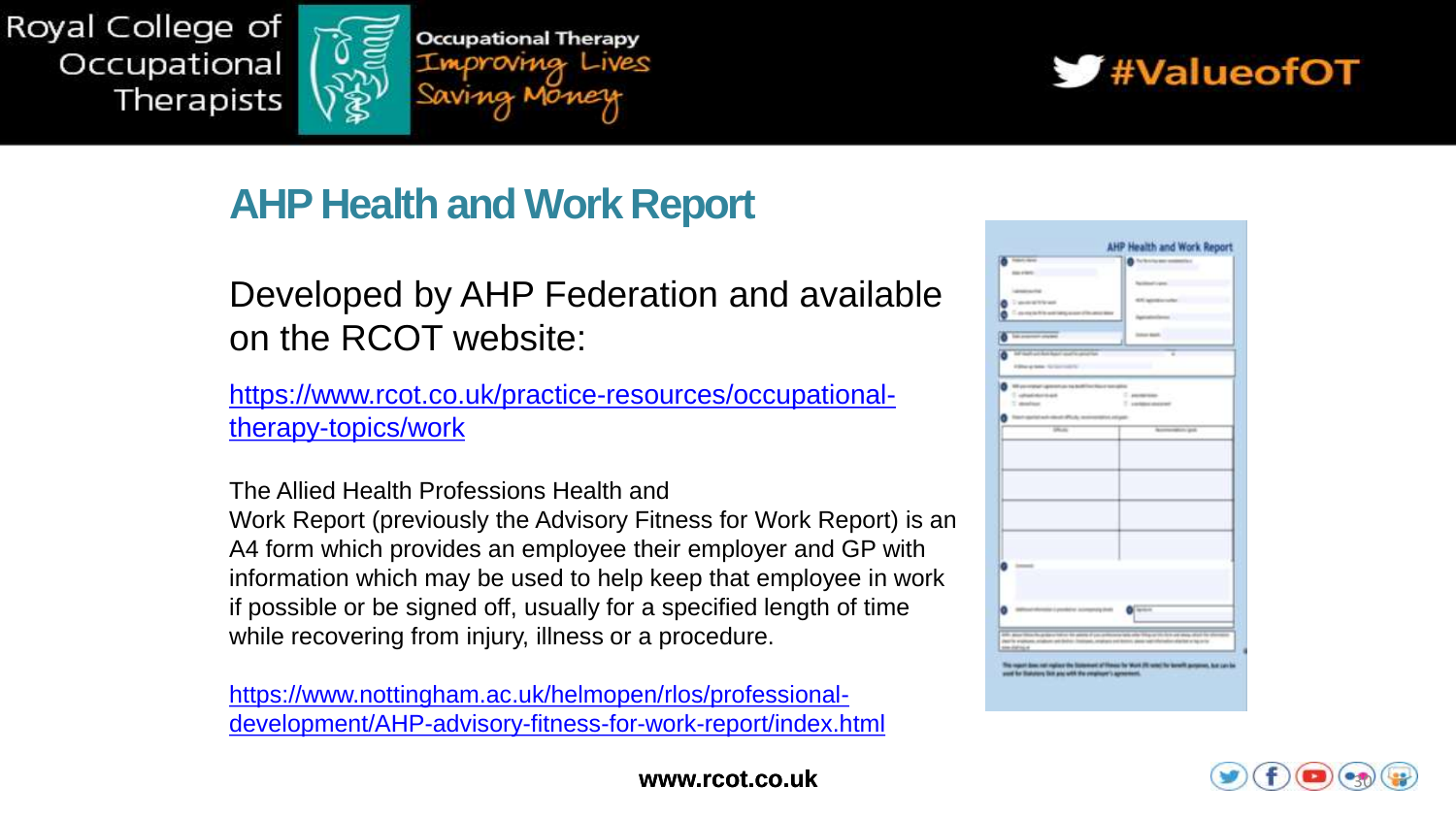

## The future & fit notes?

- Fit notes are here to stay
- Most notes short term & uncontroversial
- Resources and advice will improve
- Other healthcare professions will be issuing them
	- Access to primary care record?
- Reliance on referral by GPs to fit for work services will fail
- Smarter analytics of fit note data could work?
	- Opportunity 4-6 weeks and 2-3 notes
- GP fit notes should stop at Workplace Capability Assessment
- GPs with Extended Role? *(cf Regional Medical Officer)*